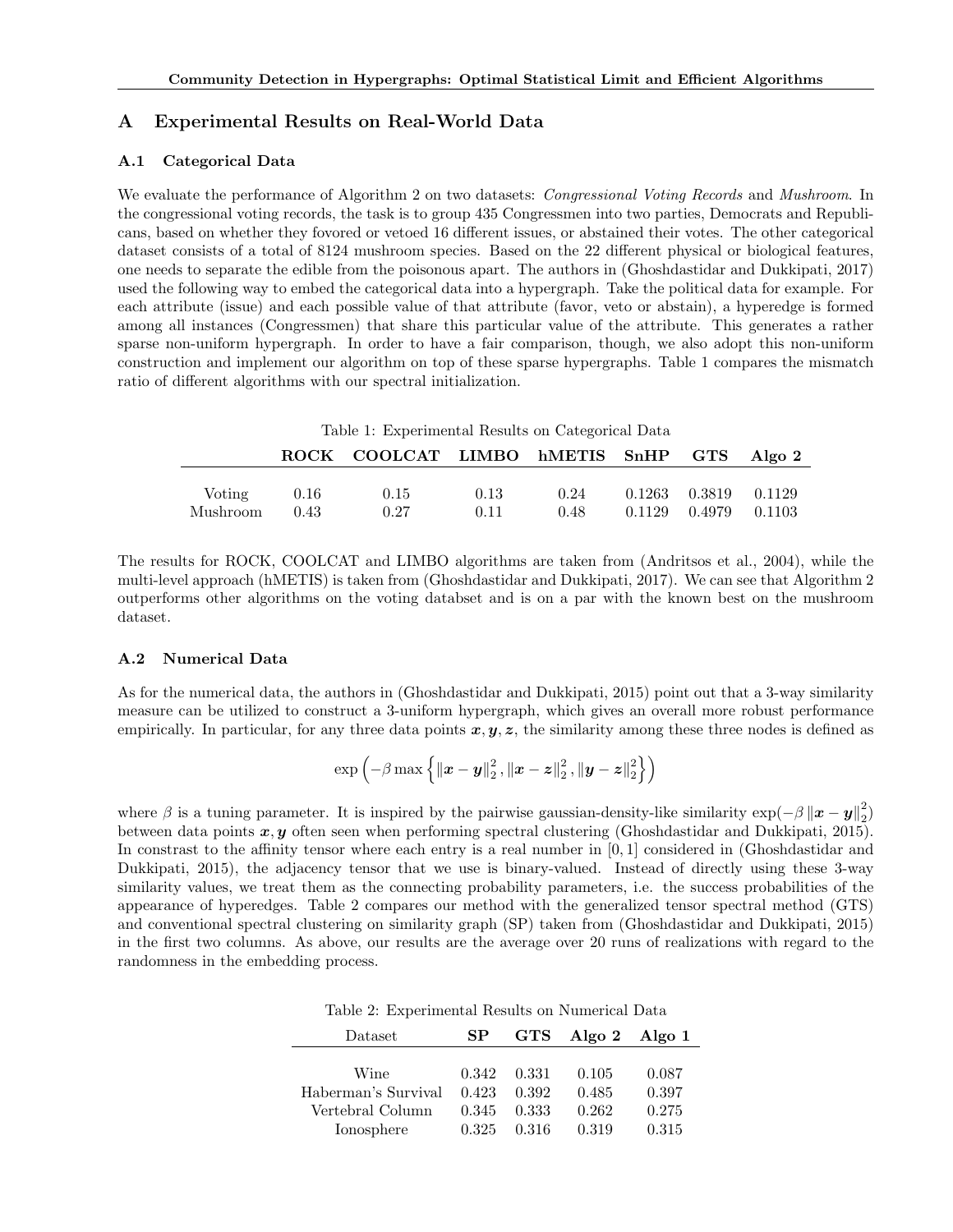First, we want to make clear that we does not optimize our results by choosing the  $\beta$  that leverages the best performance according to each specific ground truth. In our experiment, we choose the value of  $\beta$  to control the edge density in the hypergraph. From Table [2,](#page-0-1) we could see that our two-step algorithm does outperform the one proposed in (Ghoshdastidar and Dukkipati, 2015) and traditional graph-based method, endorsing the advantage of using a higher-order relational information to perform the task of clustering. Except for the Vertebral Column data where the second refinement step fails to have a gain from the first initialization step, we could see that, overally speaking, the refinement step helps reducing the number of misclassified nodes and achieves a better performance on the real-world data.

### B Proof of Theorem 3.2

We first introduce the concept of local loss. The equivalence class of a community assignment  $\sigma$  is defined as  $\Gamma(\sigma) \triangleq {\sigma' \mid \exists \delta \in \mathcal{S}_K \text{ s.t. } \sigma' = \delta \circ \sigma}.$  Let  $S_{\sigma}(\hat{\sigma}) = {\sigma' \in \Gamma(\hat{\sigma}) \mid d_H(\sigma', \sigma) = d_H(\hat{\sigma}, \sigma)}$  be the set of all permutations in the equivalence class of  $\hat{\sigma}$  that achieve the minimum distance. For each  $i \in [n]$ , the local loss function is defined as the proportion of false labeling of node i in  $S_{\sigma}(\hat{\sigma})$ .

$$
\ell(\widehat{\sigma}(i), \sigma(i)) \triangleq \sum_{\sigma' \in S_{\sigma}(\widehat{\sigma})} \frac{d_{\mathrm{H}}(\widehat{\sigma}(i), \sigma(i))}{|S_{\sigma}(\widehat{\sigma})|}
$$

It turns out that it is rather easy to study the local loss. Recall the sub-parameter space  $\Theta_d^L$  of  $\Theta_d^0$  defined in (1) where the sizes of all communities are almost equal  $(n_k \in \{n'-1,n',n'+1\})$  to be more specific). Since  $\Theta_d^L$ is closed under permutation, we can apply the global-to-local lemma in Zhang and Zhou, 2016.

**Lemma 2.1** (Lemma 2.1 in Zhang and Zhou, 2016): Let  $\Theta$  be any homogeneous parameter space that is closed under permutation. Let Unif be the uniform prior over all the elements in  $\Theta$ . Define the global Bayesian risk as  $R_{\sigma \sim \text{Unif}}(\widehat{\sigma}) = \frac{1}{|\Theta|} \sum_{\sigma \in \Theta} \mathbb{E}_{\sigma} \ell(\widehat{\sigma}, \sigma)$  and the local Bayesian risk  $R_{\sigma \sim \text{Unif}}(\widehat{\sigma}(1)) = \frac{1}{|\Theta|} \sum_{\sigma \in \Theta} \mathbb{E}_{\sigma} \ell(\widehat{\sigma}(1), \sigma(1))$  for the first node. Then

$$
\inf_{\widehat{\sigma}} R_{\sigma \sim \text{Unif}}(\widehat{\sigma}) = \inf_{\widehat{\sigma}} R_{\sigma \sim \text{Unif}}(\widehat{\sigma}(1))
$$

Second, the local Bayesian risk can be transformed into the risk function of a hypothesis testing problem. We consider the most indistinguishable case where the potential candidate only disagrees with the ground truth on a single node. The key observation is that the situation is exactly the same as our testing one node at a time in the local version of the MLE method.

#### <span id="page-1-0"></span>Lemma 2.2:

$$
\mathcal{R}_{\sigma \sim \text{Unif}}(\hat{\sigma}(1)) \ge \mathbb{P}\Bigg\{\sum_{i < j: (r_i, r_j) \in \mathcal{N}_d} \sum_{u=1}^{m_{r_i r_j}} C_{r_i r_j} (X_u^{(r_j)} - X_u^{(r_i)}) \ge 0\Bigg\}
$$

where  $f(t) \triangleq \frac{t}{1-t}$  for  $C_{xy} \triangleq \log \frac{f(x)}{f(y)}$ , and for each  $(r_i, r_j)$  pair in  $\mathcal{N}_d$ ,  $X_u^{(r_j)} \stackrel{i.i.d.}{\sim} \text{Ber}(p_j)$ ,  $X_u^{(r_i)} \stackrel{i.i.d.}{\sim} \text{Ber}(p_i)$   $\forall u =$  $1, \ldots, m_{r_ir_i}$  are all mutually indepedent random variables.

<span id="page-1-1"></span>With the aid of the Rozovsky lower bound Rozovsky, 2003, we are able to prove the following auxiliary result. **Lemma 2.3:** If  $\sum_{i < j:(r_i,r_j) \in \mathcal{N}_d} m_{r_i r_j} I_{p_i p_j} \to \infty$ , then there exists a positive sequence  $\zeta_n \to 0$  such that

<span id="page-1-2"></span>
$$
\mathbb{P}\Bigg\{\sum_{i < j: (r_i, r_j) \in \mathcal{N}_d} \sum_{u=1}^{m_{r_i r_j}} C_{r_i r_j} (X_u^{(r_j)} - X_u^{(r_i)}) \ge 0\Bigg\} \ge \exp\bigg(- (1 + \zeta_n) \sum_{i < j: (r_i, r_j) \in \mathcal{N}_d} m_{r_i r_j} I_{p_i p_j}\bigg) \tag{9}
$$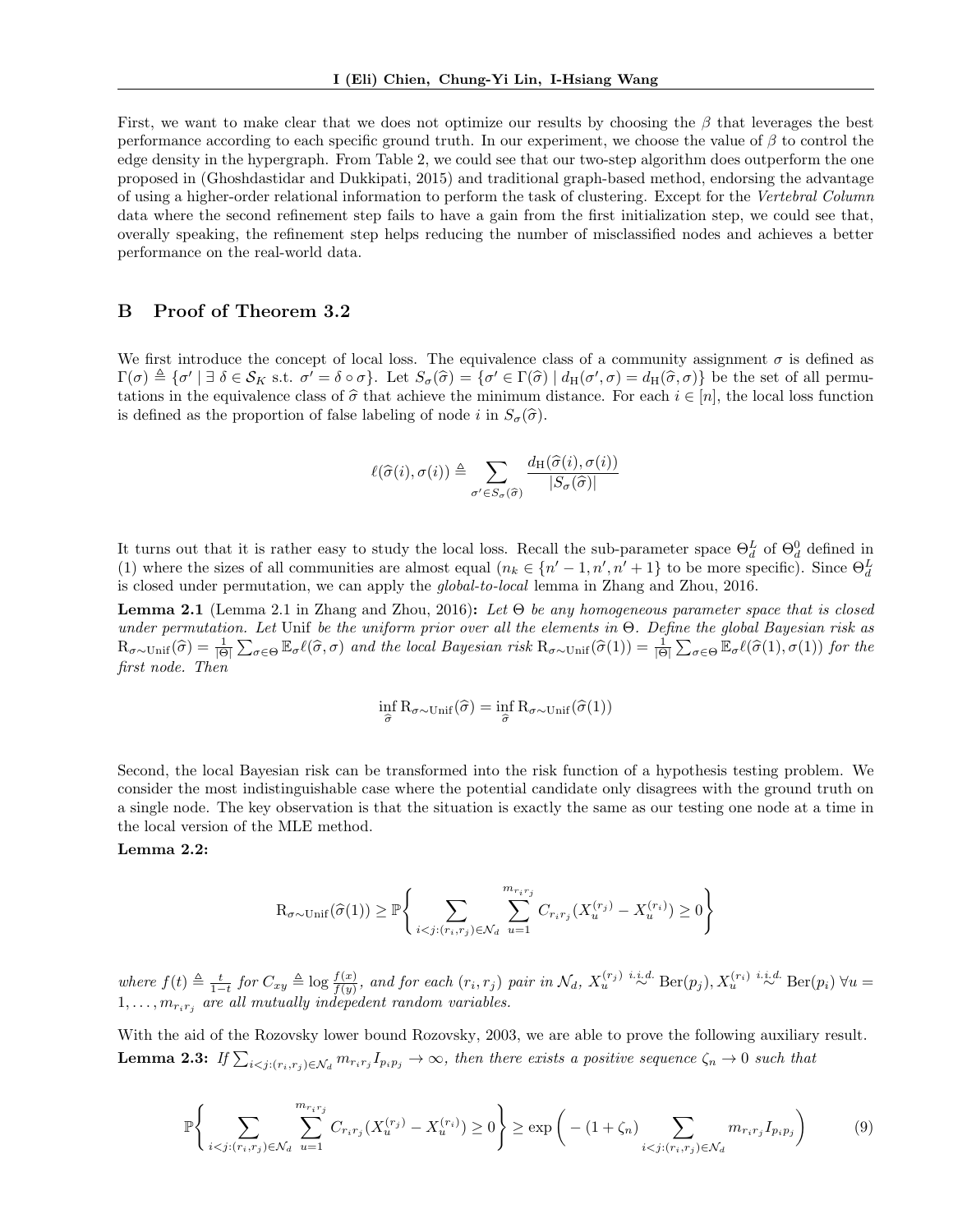Proof of Theorem 3.2. Finally, since the Bayesian risk always lower bound the minimax risk, we have

$$
R_d^* = \inf \sup_{\hat{\sigma}} \sup_{\sigma \in \Theta_d^0} \mathbb{E}_{\sigma} \ell(\hat{\sigma}, \sigma) \geq \inf \sup_{\hat{\sigma}} \sup_{\sigma \in \Theta_d^L} \mathbb{E}_{\sigma} \ell(\hat{\sigma}, \sigma)
$$
  
\n
$$
\geq \inf_{\hat{\sigma}} R_{\sigma \sim \text{Unif}}(\hat{\sigma}) = \inf_{\hat{\sigma}} R_{\sigma \sim \text{Unif}}(\hat{\sigma}(1))
$$
  
\n
$$
\geq \mathbb{P} \Biggl\{ \sum_{i < j: (r_i, r_j) \in \mathcal{N}_d} \sum_{u=1}^{m_{r_i r_j}} C_{r_i r_j} (X_u^{(r_j)} - X_u^{(r_i)}) \geq 0 \Biggr\}
$$
  
\n
$$
\geq \exp \bigg( -(1 + \zeta_n) \sum_{i < j: (r_i, r_j) \in \mathcal{N}_d} m_{r_i r_j} I_{p_i p_j} \bigg)
$$

 $\blacksquare$ 

## C Proof of Theorem 5.1

Fix any  $(\mathbf{B}, \sigma)$  in  $\Theta_d^0$ . Let  $C_0$ ,  $\delta > 0$  and  $\gamma = \gamma_n$  be constants in Condition 5.1. For each  $u \in [n]$ , there exists some  $\pi_u \in \mathcal{S}_K$  so that  $\delta)$ 

$$
\mathbb{P}_{\sigma}\left\{\ell_0\big((\widehat{\sigma}_u)_{\pi_u}, \sigma\big) \leq \gamma_n\right\} \geq 1 - C_0 n^{-(1+\delta)}
$$

In consequence,

$$
\mathbb{E}_{\sigma}\ell_{0}(\widehat{\sigma},\sigma) = \mathbb{E}_{\sigma}\left[\frac{1}{n}\sum_{u\in[n]} \mathbb{1}\left\{\pi^{\text{CSS}}(\widehat{\sigma}_{u}(u)) \neq \sigma(u)\right\}\right]
$$

$$
= \frac{1}{n}\sum_{u\in[n]} \mathbb{P}_{\sigma}\left\{\pi^{\text{CSS}}(\widehat{\sigma}_{u}(u)) \neq \sigma(u)\right\}
$$

$$
\leq \frac{1}{n}\sum_{u\in[n]} \mathbb{P}_{\sigma}\left\{\left(\widehat{\sigma}_{u}(u)\right)_{\pi_{u}} \neq \sigma(u)\right\} + \mathbb{P}_{\sigma}\left\{\pi^{\text{CSS}} \neq \pi_{u}\right\}
$$

where  $\pi$ <sup>CSS</sup> is the consensus permutation (4) in Algorithm 1. By Lemma 5.2, for any  $(\mathbf{B}, \sigma) \in \Theta_d^0$  and each  $u \in [n],$ 

$$
\mathbb{P}_{\sigma}\left\{(\widehat{\sigma}_{u}(u))_{\pi_{u}} \neq \sigma(u)\right\} \leq (K-1) \cdot \exp\left(-\left(1-\zeta_{n}^{''}\right) \sum_{i < j:(r_{i},r_{j}) \in \mathcal{N}_{d}} m_{r_{i}r_{j}} I_{p_{i}p_{j}}\right) + Cn^{-(1+\delta)}
$$

for some constants  $C, \delta > 0$  and  $\zeta_n'' \to 0$ . Moreover, Lemma 5.3 implies that  $\mathbb{P}\left\{\pi^{\text{CSS}} \neq \pi_u\right\} \leq Cn^{-(1+\delta)}$ . Together,

$$
\sup_{(\mathbf{B},\sigma)\in\Theta_d^0} \mathbb{E}_{\sigma}\ell_0(\widehat{\sigma},\sigma) \le (K-1) \cdot \exp\bigg(- (1-\zeta_n'') \sum_{i
$$

Since we assume  $\lim_{n\to\infty}\sum_{i\leq j:(r_i,r_j)\in\mathcal{N}_d}m_{r_i r_j}I_{p_i p_j}\to\infty$ , we further have

$$
\sup_{(\mathbf{B},\sigma)\in\Theta_d^0} \mathbb{E}_{\sigma} \ell_0(\widehat{\sigma}, \sigma) \le \exp\left(-\left(1 - \zeta_n^{'''}\right) \sum_{i < j: (r_i, r_j) \in \mathcal{N}_d} m_{r_i r_j} I_{p_i p_j}\right) + C'n^{-(1+\delta)}
$$
\n
$$
= \textcircled{1} + \textcircled{2}
$$

for some  $\zeta_n^{\prime\prime\prime} \to 0$ . If  $\overline{1}$  decays faster than  $\overline{2}$ , then  $R_d^* = o(\frac{1}{n^{1+\delta}}) < \frac{1}{n}$  for sufficiently large *n*. Therefore,  $R_d^* = 0$ and the corresponding parameters satisfy the criterion of exact recovery. On the other hand, if  $\mathbb D$  dominates  $\mathbb Q$ , then there exists  $\zeta_n \to 0$  such that

$$
\mathcal{R}_d^* \le \exp\bigg(- (1 - \zeta_n) \sum_{i < j: (r_i, r_j) \in \mathcal{N}_d} m_{r_i r_j} I_{p_i p_j}\bigg)
$$

In either case, the claimed upper bound is achieved.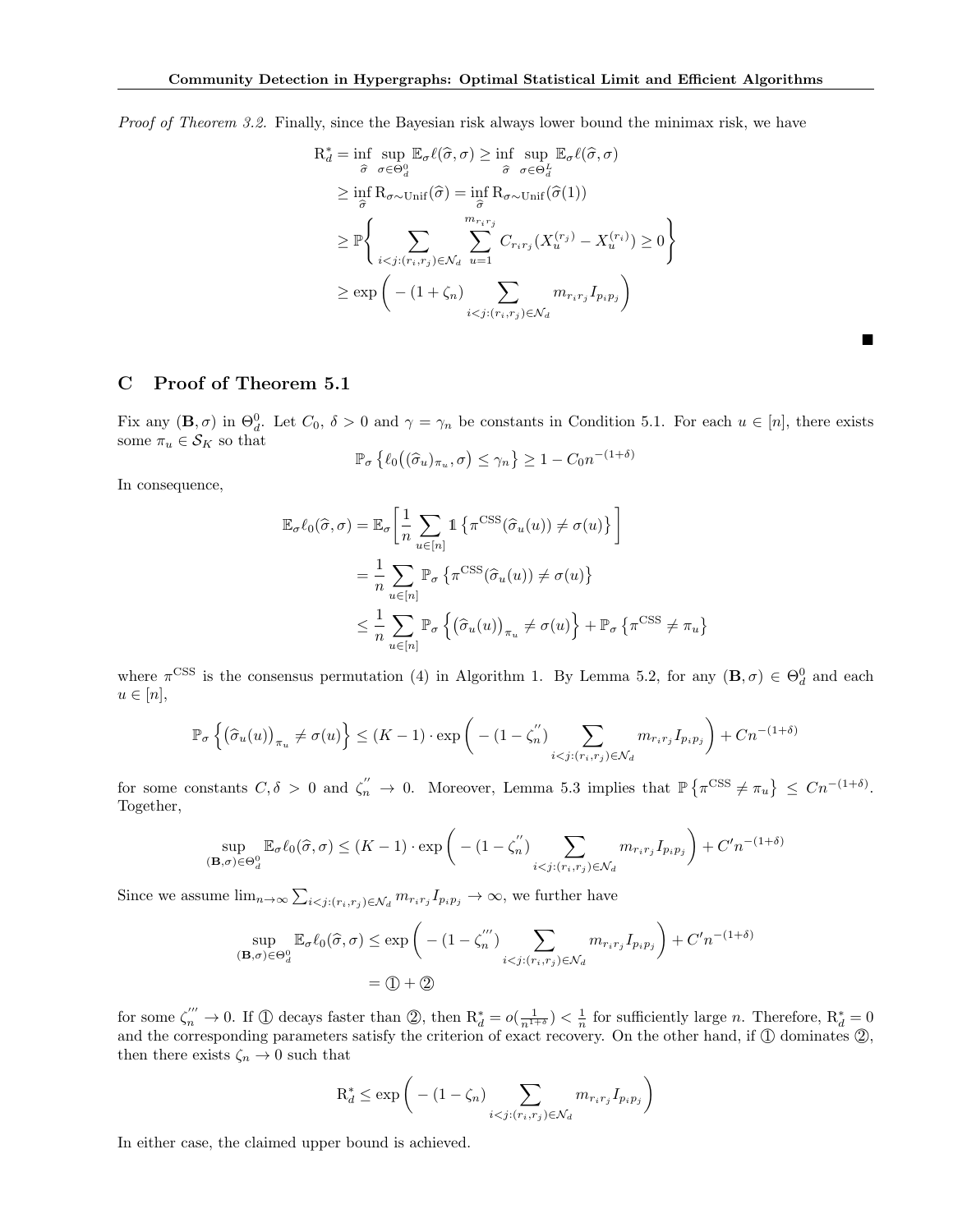# D Proof of Theorem 5.2

To prove Theorem 5.2, we first introduce some notations. For a matrix  $M$ , we denote its operator norm by  $\|\mathbf{M}\|_{\text{op}}$  and its Frobenius norm by  $\|\mathbf{M}\|_{\text{F}}$ . Also, let  $\mathrm{O}(K_1, K_2) = \{ \mathbf{V} \in \mathbb{R}^{K_1 \times K_2} \mid \mathbf{V}^{\text{T}} \mathbf{V} = \mathbf{I}_{K_2} \}$  for  $K_1 \geq K_2$  be the set of all orthogonal  $K_1 \times K_2$  matrices. The proof requires the following two lemmas. First, we demonstrates that the hypergraph Laplacian after trimming does not deviate too much from its original expectation.

<span id="page-3-2"></span>Lemma 4.1:  $\forall C' > 0, \exists C > 0$  such that

$$
\|\mathsf{T}_{\tau}(\mathcal{L}(\mathbf{A})) - \mathbb{E}\mathcal{L}(\mathbf{A})\|_{\text{op}} \leq C\sqrt{n^{d-1}p_1+1}
$$

with probability at least  $1-n^{-C'}$  uniformly over  $\tau \in [C_1(n^{d-1}p_1+1), C_2(n^{d-1}p_1+1)]$  for some sufficiently large  $constants C_1$  and  $C_2$ .

The next lemma analyzes the spectrum of  $\mathbb{E}\mathcal{L}(\mathbf{A})$  and pinpoints a special structure.

<span id="page-3-0"></span>**Lemma 4.2** (Lemma 6 in Gao et al., 2017): We have

$$
\textsf{SVD}_K\left(\mathbb{E}\mathcal{L}(\mathbf{A})\right)=\mathbf{U}\mathbf{\Lambda}\mathbf{U}^{\text{T}}
$$

where  $U = Z\Delta^{-1}W$  with  $\Delta = \text{diag}(\sqrt{n_1}, \ldots, \sqrt{n_K})$ .  $Z \in \{0, 1\}^{n \times K}$  is a matrix with exactly one nonzero entry in each row at  $(i, \sigma(i))$  taking value 1 and  $\mathbf{W} \in O(K, K)$ .

Proof of Theorem 5.2. Under the assumption  $p_i \geq p_j \forall i \leq j$ , we have  $\mathbb{E} \tau \in [C_1' n^{d-1} p_1, C_2' n^{d-1} p_1]$  for some large constant  $C'_1, C'_2$ . Thus by Bernstein's inequality, with probability at least  $1 - e^{-C'n}$ , we have  $\tau \in [C_1 n^{d-1} p_1, C_2 n^{d-1} p_1]$ . By Davis-Kahan theorem (Davis and Kahan, 1970), we have

$$
||\widehat{\mathbf{U}} - \mathbf{U}\mathbf{W_1}||_{\text{F}} \leq C \frac{\sqrt{K}}{\lambda_K} ||{\mathsf{T}}_{\tau}(\mathcal{L}(\mathbf{A})) - \mathbb{E}\mathcal{L}(\mathbf{A})||_{\text{op}}
$$

for some  $\mathbf{W}_1 \in O(K, K)$  and some constant  $C > 0$ . Then applying Lemma [4.2,](#page-3-0) we have

<span id="page-3-1"></span>
$$
||\widehat{\mathbf{U}} - \mathbf{V}||_{\mathrm{F}} \le C \frac{\sqrt{K}}{\lambda_K} ||\mathsf{T}_{\tau}(\mathcal{L}(\mathbf{A})) - \mathbb{E}\mathcal{L}(\mathbf{A})||_{\mathrm{op}} \tag{10}
$$

where  $V = Z\Delta^{-1}W = [\mathbf{v}_1^T...\mathbf{v}_n^T]^T$  as we state in Lemma [4.2.](#page-3-0) Combining [\(10\)](#page-3-1), Lemma [4.1](#page-3-2) and the conclusion  $\tau \in [C_1 n^{d-1} p_1, C_2 n^{d-1} p_1]$  with probability at least  $1 - e^{-C'n}$ , we have

<span id="page-3-3"></span>
$$
||\widehat{\mathbf{U}} - \mathbf{V}||_{\mathrm{F}} \le \frac{C\sqrt{K}\sqrt{n^{d-1}p_1}}{\lambda_K} \tag{11}
$$

with probability at least  $1 - n^{-C'}$ . The definition of **V** implies that

$$
\|\mathbf{v}_i - \mathbf{v}_j\|_2 \begin{cases} \geq \sqrt{\frac{2K}{n}}, & , \text{ if } \sigma(i) \neq \sigma(j) \\ = 0, & , \text{ otherwise.} \end{cases}
$$

Let  $\mathbf{X} = \mathbf{\Delta}^{-1}\mathbf{W}$ , which means  $\mathbf{v}_i = \mathbf{x}_{\sigma(i)}$ . Recall the definition of critical radius  $r = \nu \sqrt{\frac{K}{n}}$  in Algorithm 2. Define the sets

<span id="page-3-4"></span>
$$
T_i = \left\{ s \in \sigma^{-1}(i) : \|\widehat{\boldsymbol{u}}_s - \boldsymbol{x}_i\|_2 < \frac{r}{2} \right\}, \ i \in [K] \tag{12}
$$

By definition,  $T_i \cap T_j = \emptyset$  for  $i \neq j$  and

$$
\bigcup_{i \in [K]} T_i = \left\{ s \in [n] : \left\| \widehat{\boldsymbol{u}}_s - \boldsymbol{v}_s \right\|_2 < \frac{r}{2} \right\}
$$

Thus,

$$
\left| \left( \bigcup_{i \in [K]} T_i \right)^c \right| \cdot \frac{r^2}{4} \le \sum_{s \in [n]} \left\| \widehat{\boldsymbol{u}}_s - \boldsymbol{v}_s \right\|_2^2 \le \frac{C^2 K n^{d-1} p_1}{\lambda_K^2}
$$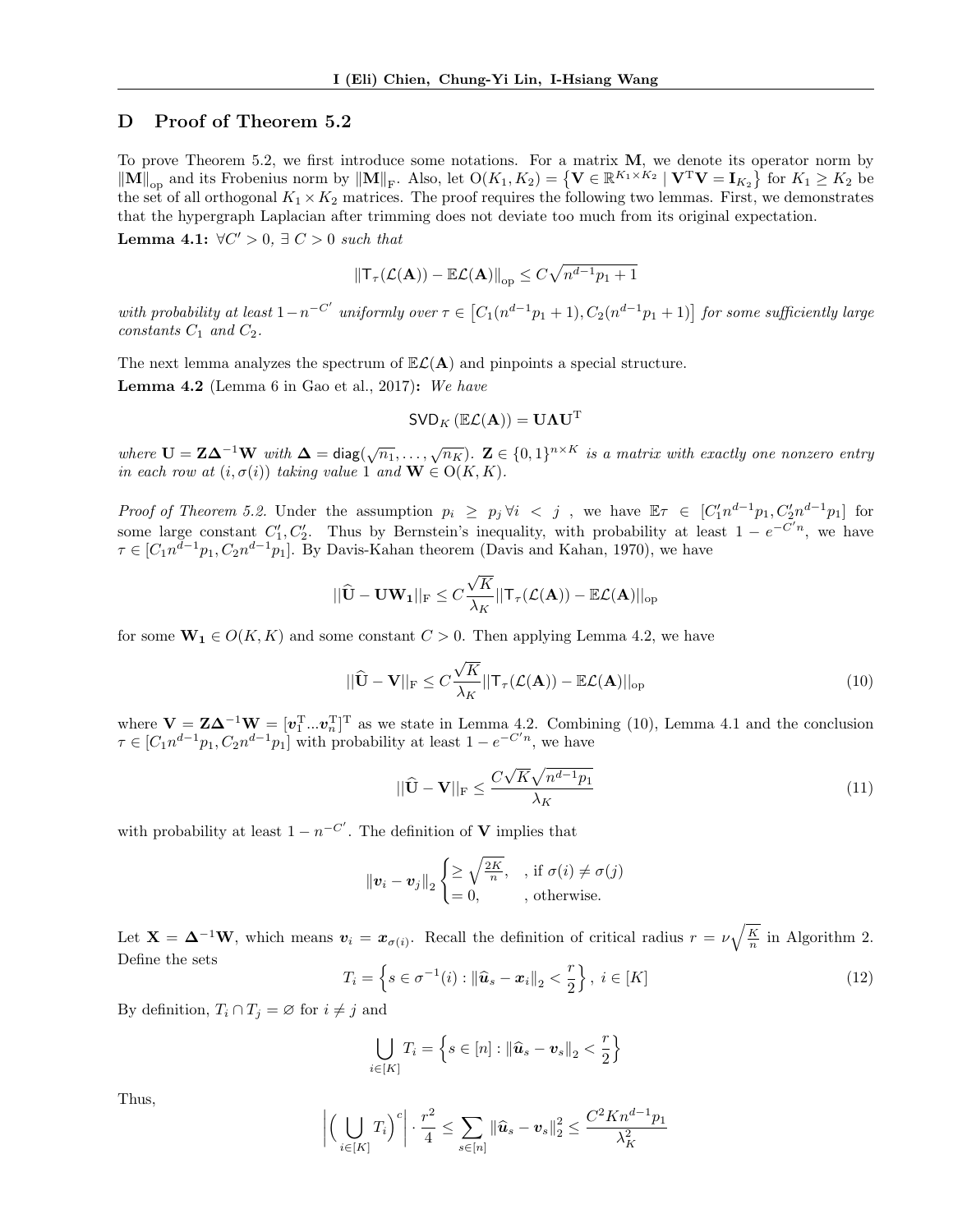where the last inequality is due to [\(11\)](#page-3-3). The rest of the proof is identical to the proof of Theorem 3 in Gao et al., 2017. For completeness, we shall repeat it again here. After some rearrangements, we have

<span id="page-4-1"></span>
$$
\left| \left( \bigcup_{i \in [K]} T_i \right)^c \right| \le \frac{4C^2 n^d p_1}{\mu^2 \lambda_K^2} \tag{13}
$$

It means most nodes are close to the centers and are in the set we defined in [\(12\)](#page-3-4). Also note that the sets  ${T_i}_{i\in[K]}$  are disjoint. Suppose there is some  $i\in[K]$  such that  $|T_i|<|\sigma^{-1}(i)|-|(\cup_{i\in[K]}T_i)^c|$ , we have  $|\cup_{i\in[K]}T_i|=$  $\sum_{i\in[K]}|T_i| < n-|(\cup_{i\in[K]}T_i)^c|=|\cup_{i\in[K]}T_i|$ , which leads to a contradiction. Thus, we must have

$$
|T_i| \ge |\sigma^{-1}(i)| - \left| \left( \bigcup_{i \in [K]} T_i \right)^c \right| \ge \frac{n}{K} - \frac{4C^2 n^d p_1}{\mu^2 \lambda_K^2} > \frac{n}{2K}
$$

where the last inequality is from the assumption (8). Since the cluster centers are at least  $\sqrt{\frac{2K}{n}}$  apart from each others and both  $\{T_i\}_{i\in[K]}$ ,  $\{C_i\}_{i\in[K]}$  (recall that  $C_i$  are defined in Algorithm 2) are defined through the critical radius  $r = \mu \sqrt{\frac{K}{n}}$ , each  $\hat{C}_i$  should intersect with only one  $T_i$ . We claim that there is a permutation  $\pi$  of set [K], such that

<span id="page-4-0"></span>
$$
\widehat{C}_i \bigcap T_{\pi(i)} \neq \varnothing, \left| \widehat{C}_i \right| \geq \left| T_{\pi(i)} \right| \forall i \in [K]
$$
\n(14)

We could now continue the proof with claim  $(14)$ , where the proof of  $(14)$  can be found in Gao et al., 2017 (in their proof of Theorem 3). It is mainly established by an easy mathematical induction. From the definition of  $\widehat{C}_i$  and [\(14\)](#page-4-0), we have for any  $i \neq j$ ,  $T_{\pi(i)} \cap \widehat{C}_j = \emptyset$ . This directly implies that for any  $i \neq j$ ,  $T_{\pi(i)} \subset \widehat{C}_j$ . Thus, we know that  $T_{\pi(i)} \cap \widehat{C}_{i}^{c} \subset (\cup_{i \in [K]} \widehat{C}_{i})^{c}$ . Therefore,

$$
\bigcup_{i \in [K]} \left( T_{\pi(i)} \bigcap \widehat{C}_i^c \right) \subset \Big( \bigcup_{i \in [K]} \widehat{C}_i \Big)^c
$$

Combining with the fact that  $T_i \cap T_j = \emptyset \ \forall i \neq j$ , we have

<span id="page-4-2"></span>
$$
\sum_{i \in [K]} \left| T_{\pi(i)} \bigcap \hat{C}_i^c \right| \le \left| \left( \bigcup_{i \in [K]} \hat{C}_i \right)^c \right| \tag{15}
$$

By definition,  $\widehat{C}_i \cap \widehat{C}_j = \varnothing \ \forall i \neq j$ . Along with [\(14\)](#page-4-0), we have

<span id="page-4-3"></span>
$$
\left| \left( \bigcup_{i \in [K]} \widehat{C}_i \right)^c \right| = n - \sum_{i \in [K]} \left| \widehat{C}_i \right| \le n - \sum_{i \in [K]} |T_i| = \left| \left( \bigcup_{i \in [K]} T_i \right)^c \right| \tag{16}
$$

Together with [\(13\)](#page-4-1), [\(15\)](#page-4-2) and [\(16\)](#page-4-3), we have

<span id="page-4-4"></span>
$$
\sum_{i \in [K]} \left| T_{\pi(i)} \bigcap \hat{C}_i^c \right| \le \frac{4C^2 n^d p_1}{\mu^2 \lambda_K^2} \tag{17}
$$

Since for each  $u \in \bigcup_{i \in [K]} \left( T_{\pi(i)} \cap \widehat{C}_i \right)$ , we have  $\widehat{\sigma}(u) = i$  when  $\sigma(u) = \pi(i)$ , the mis-classification ratio is bounded by

$$
\ell_0(\widehat{\sigma}, \pi^{-1}(\sigma)) \leq \frac{1}{n} \Big| \Big( \bigcup_{i \in [K]} \left( T_{\pi(i)} \bigcap \widehat{C}_i \right)^c \Big|
$$
  
\n
$$
\leq \frac{1}{n} \left[ \Big| \Big( \bigcup_{i \in [K]} \left( T_{\pi(i)} \bigcap \widehat{C}_i \right)^c \bigcap \Big( \bigcup_{i \in [K]} T_i \Big) \Big| + \Big| \Big( \bigcup_{i \in [K]} T_i \Big)^c \Big| \right]
$$
  
\n
$$
\leq \frac{1}{n} \left[ \sum_{i \in [K]} \Big| T_{\pi(i)} \bigcap \widehat{C}_i^c \Big| + \Big| \Big( \bigcup_{i \in [K]} T_i \Big)^c \Big| \right]
$$
  
\n
$$
\leq \frac{8C^2 n^{d-1} p_1}{\mu^2 \lambda_K^2}
$$

where the last inequality is from  $(13)$  and  $(17)$ . This proves the desired conclusion.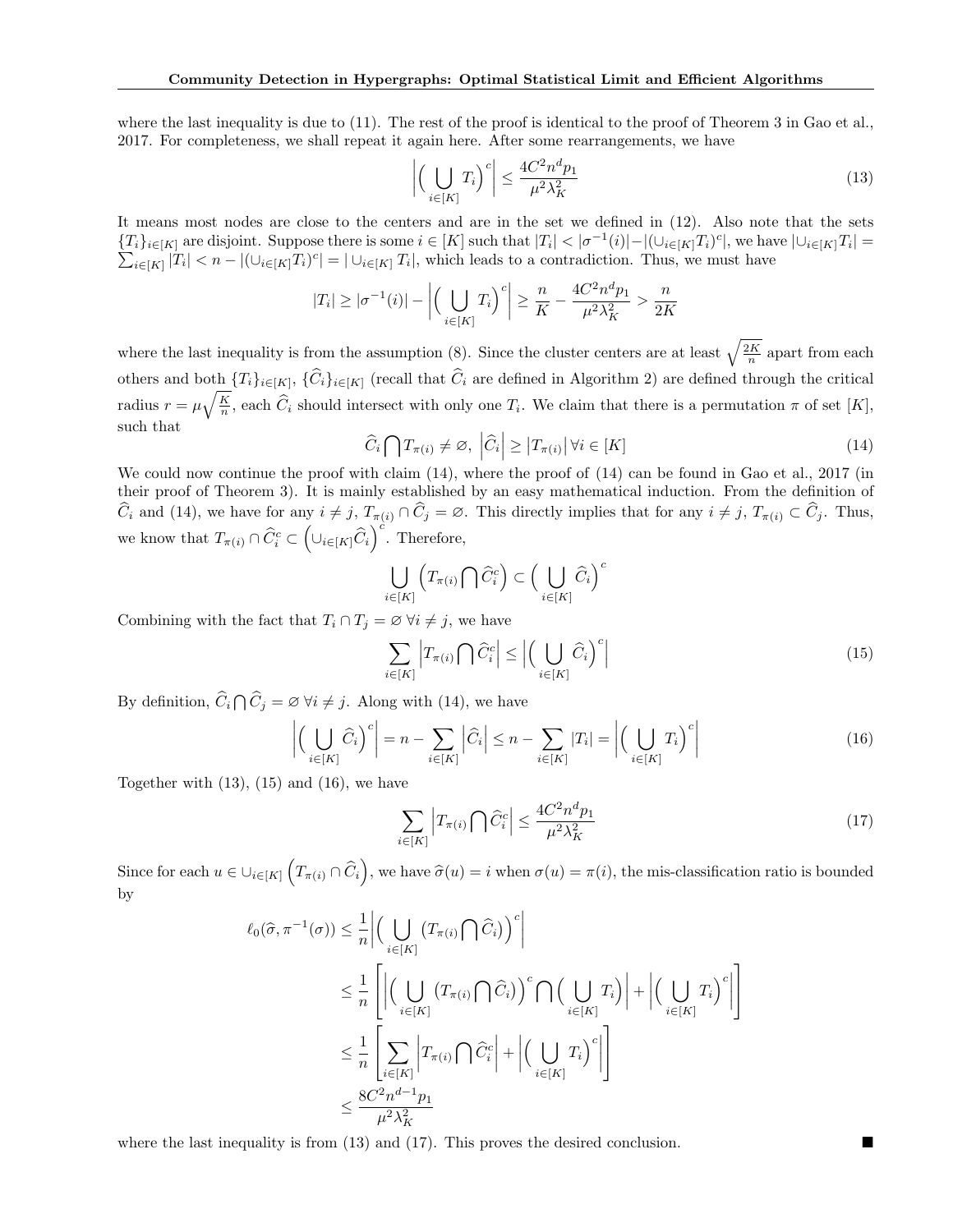Remark. Essentially, Theorem 5.2 says that the performance of Algorithm 2 will be upper-bounded in regard to the K-th largest singular value. When  $\lambda_K$  is large, it means that the singular vectors are well separated, ensuring the algorithm to have a good performance. This is similar to classical spectral clustering methods.

#### E Proof of Theorem 5.3

Theorem 5.3 is established through controling the  $\lambda_K$  term. For convinience, we introduce the notions below regarding asymptotic relation.  $f \approx g$  is to mean that f and g are in the same order if  $f(n)/C \leq g(n) \leq Cf(n)$ for some constant  $C \ge 1$  independent of n.  $f \lesssim g$ , defined by  $\lim_{n\to\infty} (f(n) - g(n)) \le 0$ , means that  $f(n)$  is asymtotically smaller than  $g(n)$ .  $f \gtrsim g$  is equivalent to  $g \lesssim f$ . To take out the dependency on  $\lambda_K$ , we use the observation below.

**Lemma 5.1:** For d-hSBM in  $\Theta_d^0(n, K, \mathbf{p}, \eta)$ , we have

$$
\lambda_K \gtrsim \sum_{i < j: (r_i, r_j) \in \mathcal{N}_d} m_{r_i r_j} (p_i - p_j) \tag{18}
$$

*Proof.* Let  $P_H \triangleq \mathbb{E}\mathcal{L}(A)$  for an adjacency tensor A. We start from analyzing the entries of  $P_H$ . Under the transformation from a d-dimensional tensor into a two-dimensional matrix, each entry in  $P_H$  is a weighted combination of the probability parameters  $p_i$ 's. To be specific,  $(P_H)_{ij}$  aggregates the contribution from other nodes  $u \in [n] \setminus \{u, v\}$ , and the value depends on the community relation induced by each hyperedge correspondingly. Depending on whether or not the two nodes u and v are in the same community, we have,  $\forall i \neq j$ 

$$
(\mathbf{P}_{\mathbf{H}})_{ij} \approx \begin{cases} u & \sigma(i) = \sigma(j) \\ v & , \text{otherwise.} \end{cases}
$$
 (19)

The explicit expression for  $(P_H)_{ij}$  changes for different values of d, the order of the underlying hypergraph. Observe that  $u \geq v$  since we assume that  $p_i$ 's are in decreasing order, i.e.  $p_i \geq p_j$  for  $i < j$ . Below are  $u, v$  for the case  $d = 3$  and 4.

When 
$$
d = 3 \begin{cases} u \approx n'(p + (K - 1)q) \\ v \approx n'(2q + (K - 2)r) \end{cases}
$$
 (20)

When 
$$
d = 4\begin{cases} u \approx (n')^2 \left(\frac{1}{2}p_1 + (K-1)p_2 + \frac{K-1}{2}p_3 + {K-1 \choose 2}p_4\right) \\ v \approx (n')^2 \left(p_2 + p_3 + \frac{5(K-2)}{2}p_4 + {K-2 \choose 2}p_5\right) \end{cases}
$$
 (21)

Deducting v for each entry in  $P_{H}$ , we have

$$
\mathbf{P}_{\mathrm{H}} - (1 - \eta)v \mathbf{1}_{n} \mathbf{1}_{n}^{T} \approx (u - v) \sum_{t=1}^{K} v_{t} v_{t}^{T}
$$
\n(22)

where  $\boldsymbol{v}_t$  is defined as  $\boldsymbol{v}_t = (\boldsymbol{0}_{n_1}^T, \dots, \boldsymbol{1}_{n_t}^T, \dots, \boldsymbol{0}_{n_K}^T)^T$  for each  $t \in [K]$ . Note that  $\{\boldsymbol{v}_t\}_{t=1}^K$  are orthogonal to each other. Therefore,

$$
\lambda_K \left( \sum_{t=1}^K \boldsymbol{v}_t \boldsymbol{v}_t^T \right) \ge \min_{t \in [K]} n_t \ge (1 - \eta)n'
$$

By Weyl's inequality,

$$
\lambda_K(\mathbf{P}_{\mathrm{H}}) \ge (u-v)\lambda_K\left(\sum_{t=1}^K \boldsymbol{v}_t \boldsymbol{v}_t^T\right) + \lambda_n\left((1-\eta)v\mathbf{1}_n\mathbf{1}_n^T\right) \gtrsim (n')\left(u-v\right)
$$

To further control  $u - v$ , let's first look at a few cases for lower-order d. For the case  $d = 3$ , we have

$$
u - v \approx n'\big(p - q + (K - 2)(q - r)\big)
$$

while for the case  $d = 4$ ,

$$
u - v \approx (n')^{2} \left[ \frac{1}{2}(p_{1} - p_{2}) + \frac{1}{2}(p_{2} - p_{3}) + (K - 2)(p_{3} - p_{4}) + \frac{K - 2}{2}(p_{2} - p_{4}) + \binom{K - 1}{2}(p_{4} - p_{5}) \right]
$$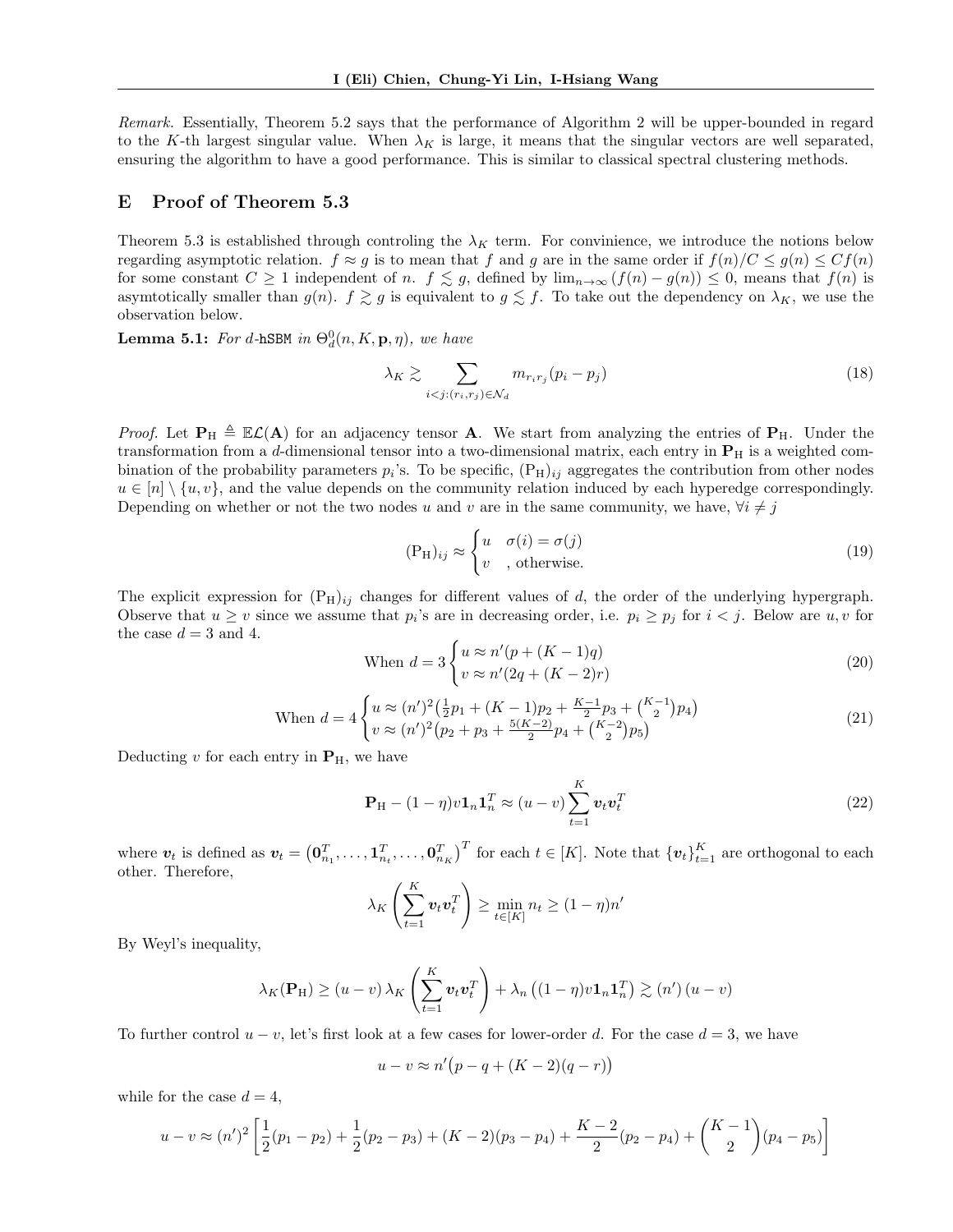Note that  $u-v$  could be represented as a weighted sum of pairwise comparisons, that is,  $\sum_{i\leq j:(r_i,r_j)\in\mathcal{N}_d}M_{r_i r_j}(p_i-p_j)$  $p_j$ ) for some  $M_{r_i,r_j}$ 's. Recall that in our definition,  $(i,j)$ :  $(r_i,r_j) \in \mathcal{N}_d$  if the hyperedges of type  $r_i$  and  $r_j$  have community assignments that differ on only one node. The new coefficient  $M_{r_i r_j}$  would be similar to  $m_{r_i r_j}$ . In fact, they will only differ up to a constant related only to d (in fact, up to  $d-1$ ).

Moreover,  $n'C_{r_ir_j} \geq m_{r_ir_j}$  for all possible  $(r_i, r_j)$ . When counting, in  $m_{r_i,r_j}$  we fix one dimension (the first dimension to node 1), while in  $M_{r_i,r_j}$  two dimensions are fixated at u and v. Essentially,  $u - v$  counts the difference of the number of random variables between two assignments, one being  $\sigma(u) = \sigma(v)$  and the other being otherwise. Without loss of generality, we may think of the community labeled of u as a fixed number as in the operational definition of  $m_{r_i,r_j}$ , while the community label of v should be different from  $\sigma(u)$ . By multiplying back n' to get the expression  $n' M_{r_i,r_j}$ , we unshackle v and allow it to vary within the  $\sigma(v)$ -th community, the cardinality of which is approximately  $n'$ . Undoubtedly, there are double countings in both the number  $m_{r_i,r_j}$ and  $M_{r_i,r_j}$ . The value of  $m_{r_i,r_j}$  is normalized with respect to  $d-1$  companions (only one dimension is fixed), while the value of  $M_{r_i,r_j}$  is normalized with respect to  $d-2$  companions (two dimension are fixed). As a result, there are still some  $\bm{l} = (u, v, l_3, \ldots, l_d)$ 's being doubled counted in coefficient  $n'M_{r_i,r_j}$  as opposed to coefficient  $m_{r_i,r_j}$ . This is the reason why the former is always larger than or equal to the latter.

Recall that the probability parameter  $p = \{p_1, \ldots, p_{\kappa_d}\}\$  follows the majorization rule, which means that  $p_i \leq p_j$ for all  $i < j$ . Combined with these fact, we have

$$
\lambda_K(\mathbf{P}_{\mathrm{H}}) \gtrsim (n') \sum_{i < j: (r_i, r_j) \in \mathcal{N}_d} C_{r_i r_j} (p_i - p_j) \gtrsim \sum_{i < j: (r_i, r_j) \in \mathcal{N}_d} m_{r_i r_j} (p_i - p_j)
$$

Hence we complete the proof.

#### F Proof of Lemma 5.1

Fix any  $(\mathbf{B}, \sigma) \in \Theta_d^0$  and  $u \in [n]$ . Define the event

<span id="page-6-4"></span>
$$
E_u \triangleq \left\{ \ell_0 \big( (\widehat{\sigma}_u)_{\pi_u}, \sigma \big) \le \gamma \right\} \tag{23}
$$

For simplicity, we assume that  $\pi_u$  is the identity permutation. Fix any  $i \in [K]$ . Then, on  $E_u$  we have

<span id="page-6-0"></span>
$$
n_i \ge |\tilde{C}_i^u \cap C_i| \ge n_i - \gamma_1 n, \ |\tilde{C}_i^u \cap C_i| \le \gamma_2 n \tag{24}
$$

where  $\gamma_1, \gamma_2 \ge 0$  and  $\gamma_1 + \gamma_2 \le \gamma$ . Let  $C_i'$  be any deterministic subset of [n] such that [\(24\)](#page-6-0) holds with  $\tilde{C}_i^u$  replaced by  $C_i'$ . By definition, there are at most

<span id="page-6-3"></span>
$$
\sum_{l=0}^{\gamma n} \binom{n_i}{l} \sum_{m=0}^{\gamma n} \binom{n-n_i}{m} \le \exp\left(C_1 \gamma n \log \frac{1}{\gamma}\right) \tag{25}
$$

different subsets with this property where  $C_1 > 0$  is an absolute constant. We will only prove the case  $|\widehat{\mathbf{B}}_{i\cdot \mathbf{1}}^u B_{i\cdot1} \leq o(\max_{(r_i,r_j)\in\mathcal{N}_d} p_i - p_j)$  where 1 is the d-dimensional all-one (row) vector. For the rest of the cases, we can easily follow an similar procedure to obtain the desired upper bound.

Let  $\xi'_i$  be the edges within  $C'_i$ . Note that  $\xi'_i$  consists of  $\binom{n_i}{d}$  independent Bernoulli random variables. The number of truly  $\text{Ber}(B_{i\cdot 1})$ 's is at least  $\binom{n_i-\gamma n}{d}$ . By an simple combinatorial argument, we have

<span id="page-6-1"></span>
$$
\mathbb{E}\left[\frac{|\xi_i'|}{\binom{|C_i'|}{d}}\right] \ge \min_{t \in [0,\gamma K]} \left\{ p_i - (1 - (1-t)^d)(p_i - p_{\mathcal{K}_d}) \right\} \tag{26}
$$

<span id="page-6-2"></span>
$$
\mathbb{E}\left[\frac{|\xi_i'|}{\binom{|C_i'|}{d}}\right] \ge \max_{t \in [0,\gamma K]} \left\{ p_i + (1 - (1-t)^d)(p_1 - p_i) \right\} \tag{27}
$$

Note that  $p_i$  equals  $p_1$  in this case. In general, though, the estimation of all the parameters have a similar formula, and therefore we use  $p_i$  still. Since K is constant, [\(26\)](#page-6-1) becomes  $p_i - o(\max_{(r_i, r_j) \in \mathcal{N}_d} p_i - p_j)$  by breaking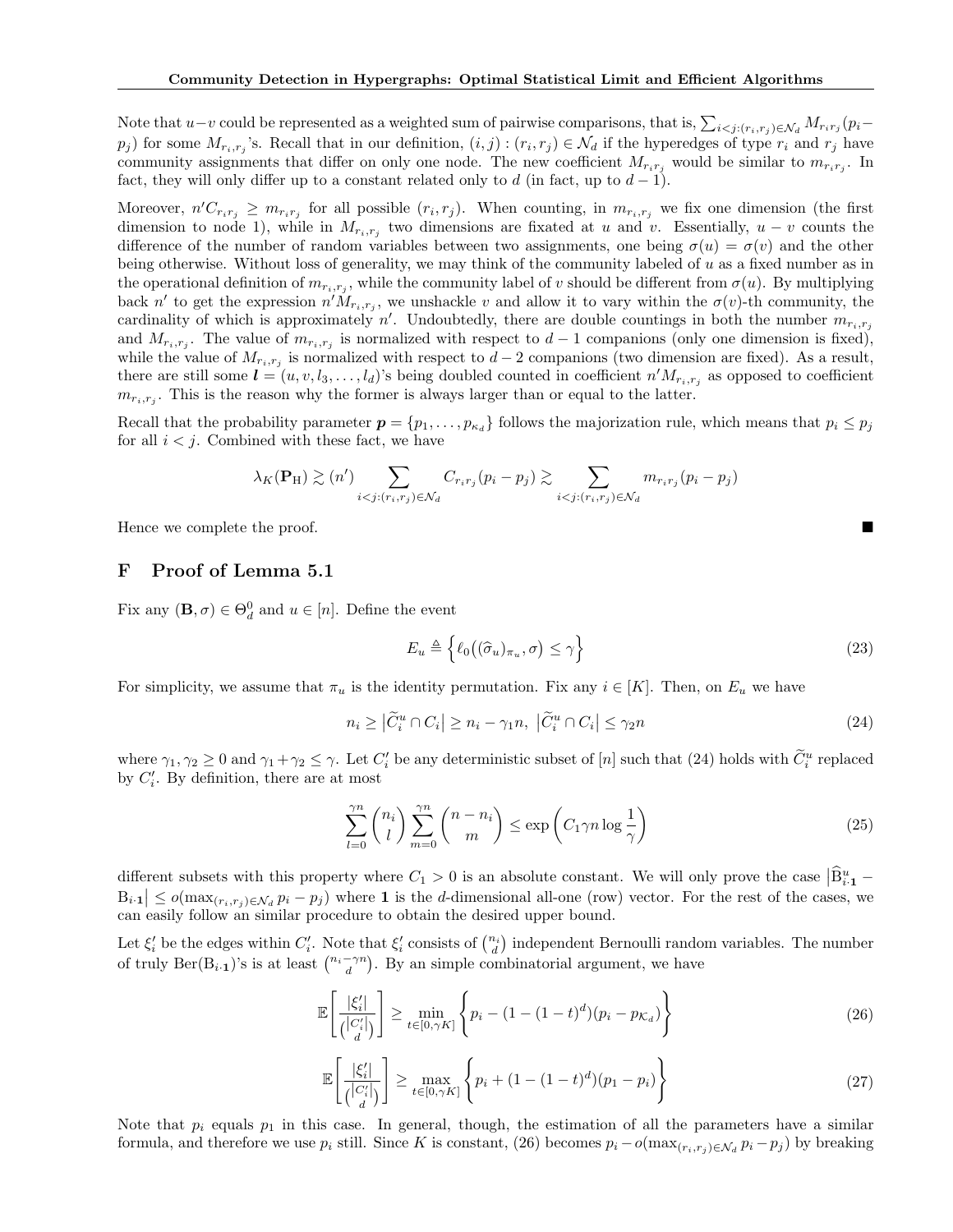$p_i - p_{\mathcal{K}_d}$  into pairwise difference. Similarly, [\(27\)](#page-6-2) would be  $p_i + o(\max_{(r_i,r_j) \in \mathcal{N}_d} p_j - p_i)$  (since  $K\gamma = o(1)$  is assumed). Together,

<span id="page-7-1"></span>
$$
\left| \mathbb{E} \left[ \frac{|\xi_i'|}{\binom{|C_i'|}{3}} \right] - \mathcal{B}_{i \cdot 1} \right| \le o \left( \max_{(r_i, r_j) \in \mathcal{N}_d} p_i - p_j \right) \tag{28}
$$

On the other hand, by the Bernstein's inequality,

$$
\mathbb{P}\left\{ \left| |\xi'_i| - \mathbb{E} |\xi'_i| \right| > t \right\} \leq 2 \exp\left( -\frac{t^2}{2\left( \binom{n_i - \gamma n}{d} p_1 + \frac{2}{3} t \right)} \right)
$$

Let

$$
t^{2} = {n_{i} - \gamma n \choose d} p_{1} (C_{1}\gamma n \log \gamma^{-1} + (3 + \delta) \log n) \vee (2C_{1}\gamma n \log \gamma^{-1} + 2(3 + \delta) \log n)^{2}
$$
  

$$
\lesssim \left(\frac{n'}{K^{d-1}}\sqrt{n^{d-1}p_{1}\gamma \log \gamma^{-1}} + \gamma n \log \gamma^{-1}\right)^{2}
$$

We have

$$
\mathbb{P}\bigg\{\big|\,|\xi'_i| - \mathbb{E}\,|\xi'_i|\,\big| > C_{\delta}\Big(\frac{n'}{K^{d-1}}\sqrt{n^{d-1}p_1\gamma\log\gamma^{-1}} + \gamma n\log\gamma^{-1}\Big)\bigg\} \le \exp\left(-C_1\gamma n\log\gamma^{-1}\right)n^{-(3+\delta)}
$$

Hence, with probability at least

$$
1 - \exp(-C_1 \gamma n \log \gamma^{-1}) n^{-(3+\delta)}
$$

, we have

$$
\left|\frac{|\xi_i'|}{\binom{|C_i'|}{d}} - \mathbb{E}\!\left[\frac{|\xi_i'|}{\binom{|C_i'|}{d}}\right]\right| \leq C_{\delta}\left(\left(\frac{1}{n}\right)^{d-1}\sqrt{n^{d-1}p_1\gamma\log\gamma^{-1}} + \gamma\frac{K^3}{n^2}\log\gamma^{-1}\right)
$$

Since  $K\gamma \log \gamma^{-1} = O(1)$  and with the assumption  $\max_{(r_i,r_j)\in \mathcal{N}_d} m_{r_i r_j} I_{p_i p_j} \to \infty$ ,  $p_1 \times p_{\mathcal{K}_d}$ , we further have

<span id="page-7-0"></span>
$$
\left| \frac{|\xi_i'|}{\binom{|C_i'|}{d}} - \mathbb{E} \left[ \frac{|\xi_i'|}{\binom{|C_i'|}{d}} \right] \right| \le o \Big( \max_{(r_i, r_j) \in \mathcal{N}_d} p_i - p_j \Big) \tag{29}
$$

at least  $1 - \exp(-C_1 \gamma n \log \gamma^{-1}) n^{-(3+\delta)}$  in probability. Combining [\(29\)](#page-7-0), [\(28\)](#page-7-1) and apply the Union Bound over  $(25)$ , we have

$$
\left| \frac{|\xi_i'|}{\binom{|C_i'|}{d}} - B_{i \cdot 1} \right| \le o\Big(\max_{(r_i, r_j) \in \mathcal{N}_d} p_i - p_j\Big)
$$

with probability at least  $1 - n^{-(3+\delta)}$ .

The proof for the rest  $B_s$ ,  $s \in [K]^d$  are all similar and thus omit. The key observation is that by the requirement on  $\gamma$ , we will only have  $o(1)$  misclassification proportion. Which means for each sample mean, the proportion of "correct" random variables will dominate the "incorrect" ones. Thus we obtain the result of the expectation of sample mean will deviate from the true parameter no larger than  $o(\max_{(r_i,r_j)\in\mathcal{N}_d}p_i-p_j)$ . The second part is nothing but bounding the probability of sample mean deviate from its expectation. Note that we choose the proper t in Berstein's inequality to make sure the error probability will still be desirably small after the union bound. Hence we complete the proof.

#### G Proof of Lemma 5.2

Without loss of generality, we assume that  $\pi_u$  is the identity permutation and node u belongs to the first community. Also, the access index is denoted as  $i_u \triangleq (u, i_2, \ldots, i_d)$  and  $M_p(t) \triangleq pe^t + 1 - p$  is the MGF of a  $Ber(p)$  random variable. We have

$$
\mathbb{P}\left\{\widehat{\sigma}_u(u) \neq 1 \text{ and } E_u\right\} \le \sum_{l \neq 1} p_l
$$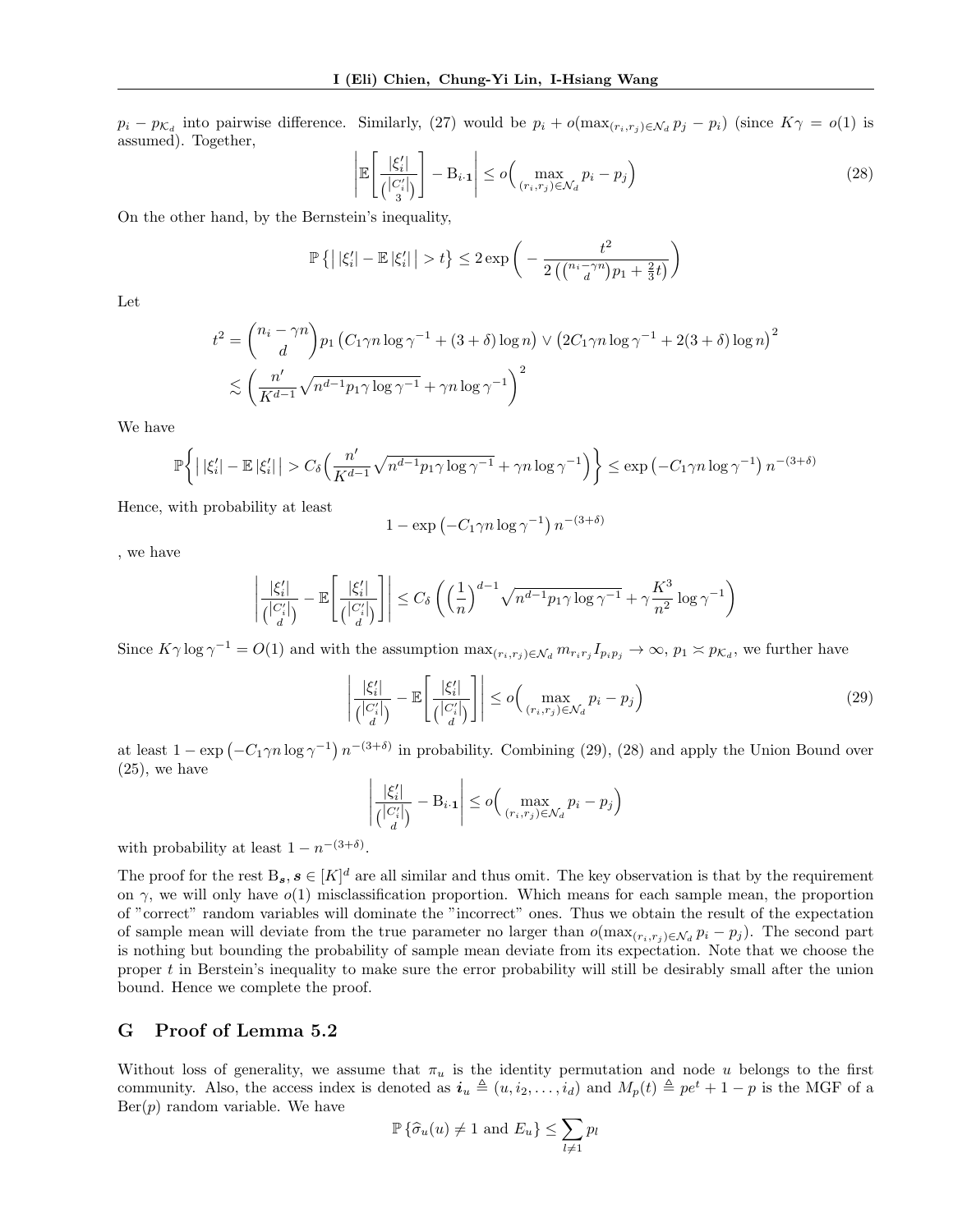where  $E_u$  is the event [\(23\)](#page-6-4) of a good initialization and, on  $E_u$ ,  $p_l$  is defined as the probability of the following error event.

<span id="page-8-0"></span>
$$
\left\{\widehat{L}_u(\widehat{\sigma}_u, l; \mathbf{A}) \ge \widehat{L}_u(\widehat{\sigma}_u, 1; \mathbf{A})\right\}
$$
\n(30)

Recall that the initial method  $\hat{\sigma}_u$  determines all the assignments except for the u-th node before the refining process. We write  $i_u \stackrel{\widehat{\sigma}_u}{\sim} r(k_u)$  to indicate the fact that now the community relation r within nodes  $u, i_2, \ldots, i_d$ depends on the label of node  $u$ , which is to be decided. Similarly, we denote the estimated connection probability parameter  $\hat{p}$  as  $\hat{p}(k_u)$ . Then, [\(30\)](#page-8-0) is equivalent to

$$
\left\{\sum_{i_u} A_{i_u} \log \frac{\widehat{p}(l)(1-\widehat{p}(1))}{\widehat{p}(1)(1-\widehat{p}(l))} + \log \frac{1-\widehat{p}(1)}{1-\widehat{p}(l)} \ge 0 \right\}
$$

Note that the summation is over all possible  $i_2 < \cdots < i_d$ . We can also write [\(30\)](#page-8-0) in the form of pairwise comparison. Specifically, let  $\hat{\nu}_{ij} = \hat{\nu}_{ij}(1,l) \triangleq \log \frac{\hat{p}_i(l)(1-\hat{p}_j(1))}{\hat{p}_j(1)(1-\hat{p}_i(l))}$  and  $\hat{\lambda}_{ij} = \hat{\lambda}_{ij}(1,l) \triangleq \log \frac{1-\hat{p}_i(1)}{1-\hat{p}_j(l)}$ . The error event is thus further equal to

<span id="page-8-1"></span>
$$
\left\{\sum_{(r_i,r_j)\in\mathcal{N}_d}\left(\sum_{\substack{i_u\stackrel{\widehat{\sigma}_u}{\widetilde{\sigma}_u}\cap(1)=r_i\\ \vdots\\i_u\stackrel{\widehat{\sigma}_v}{\widetilde{\sigma}_v}\cap(l)=r_j}}\widehat{\nu}_{ij}A_{i_u}+\widehat{\lambda}_{ij}+\sum_{\substack{i_u\stackrel{\widehat{\sigma}_u}{\widetilde{\sigma}_u}\cap(1)=r_j\\ \vdots\\i_u\stackrel{\widehat{\sigma}_v}{\widetilde{\sigma}_v}\cap(l)=r_i}}\widehat{\nu}_{ji}A_{i_u}+\widehat{\lambda}_{ji}\right)\geq 0\right\}
$$
(31)

Note that the inner two summations will contain  $n_{ij}^{(1,l)}$  and  $n_{ji}^{(1,l)}$  random variables, respectively, where

$$
n_{ij}^{(1,l)} \triangleq \left| \left\{ \boldsymbol{i}_u \mid \boldsymbol{i}_u \stackrel{\widehat{\sigma}_u}{\sim} r(1) = r_i \text{ and } \boldsymbol{i}_u \stackrel{\widehat{\sigma}_u}{\sim} r(l) = r_j \right\} \right|
$$

Observe that not all  $A_{i_u}$  in the summand associated with  $n_{ij}^{(1,l)}$  would really be Ber( $p_i$ ). The reason is that there are still a few nodes misclassified by the initialization  $\hat{\sigma}_u$ . Nevertheless, since we require that  $\hat{\sigma}_u$  satisfy<br>Condition 5.1, it can be shown that there are only  $o(1)n_{ij}^{(1,l)}$  of random variables in the s with  $n_{ij}^{(1,l)}$  are not Ber( $p_i$ ). Therefore, we apply the Chernoff bound on  $\mathbb{P}\{(31)\}\)$  $\mathbb{P}\{(31)\}\)$  $\mathbb{P}\{(31)\}\)$  to obtain

<span id="page-8-3"></span>
$$
\mathbb{P}\left\{(31)\right\} \le \prod_{(r_i,r_j)\in\mathcal{N}_d} \left(\text{Part 1 Part 2}\right) \tag{32}
$$

where

Part 
$$
1 = \exp\left(-\frac{1}{2}\hat{\lambda}_{ji}(n_{ji}^{(1,l)} - n_{ij}^{(1,l)})\right) \cdot M_{p_j}\left(\frac{\hat{\nu}_{ij}}{2}\right)^{n_{ji}^{(1,l)}} M_{p_i}\left(\frac{-\hat{\nu}_{ij}}{2}\right)^{n_{ij}^{(1,l)}}
$$

and

$$
\text{Part 2} = \left[ \sup_{p \in \{p_1, \ldots, p_{\mathcal{K}_d}\}} \frac{M_p(\frac{\widehat{\nu}_{ij}}{2})}{M_j(\frac{\widehat{\nu}_{ij}}{2})} \right]^{O(K \gamma) n_{ji}^{(1,l)}} \cdot \left[ \sup_{p \in \{p_1, \ldots, p_{\mathcal{K}_d}\}} \frac{M_p(-\frac{\widehat{\nu}_{ij}}{2})}{M_i(\frac{-\widehat{\nu}_{ij}}{2})} \right]^{O(K \gamma) n_{ij}^{(1,l)}}
$$

First, since the parameter space we consider is a approximately equal-size one, each community has a size  $(1 \pm o(1))n'$ . In addition, Condition 5.1 makes sure that the community size generated from  $\hat{\sigma}_u$  will still lie in  $(1 \pm o(1))n'$ . Thus, it is gone to find that  $(1 \pm o(1))n'$ . Thus, it is easy to find that

$$
n_{ij}^{(1,l)} \asymp n_{ji}^{(1,l)} \asymp m_{r_ir_j} \ \forall l \neq 1
$$

Moreover, by a similar combinatorial argument as in our proof of Lemma 5.1, we know that the proportion of wrongly added random variables is  $O(K\gamma)$ . That is the reason we use  $O(K\gamma)n_{ij}^{(1,l)}$  for the number of wrongly added random variables.

In the following, we are going to show that Part 1 can be upper bounded by  $\exp(-(1-o(1))m_{r_ir_j}I_{p_ip_j})$  and Part 2 can be upper bounded by a vanishing term with respect to Part 1. With a similar technique as in (Gao et al., 2017), we could immediately prove that

<span id="page-8-2"></span>Part 
$$
1 \le \exp(-(1 - o(1))m_{r_i r_j} I_{p_i p_j})
$$
 (33)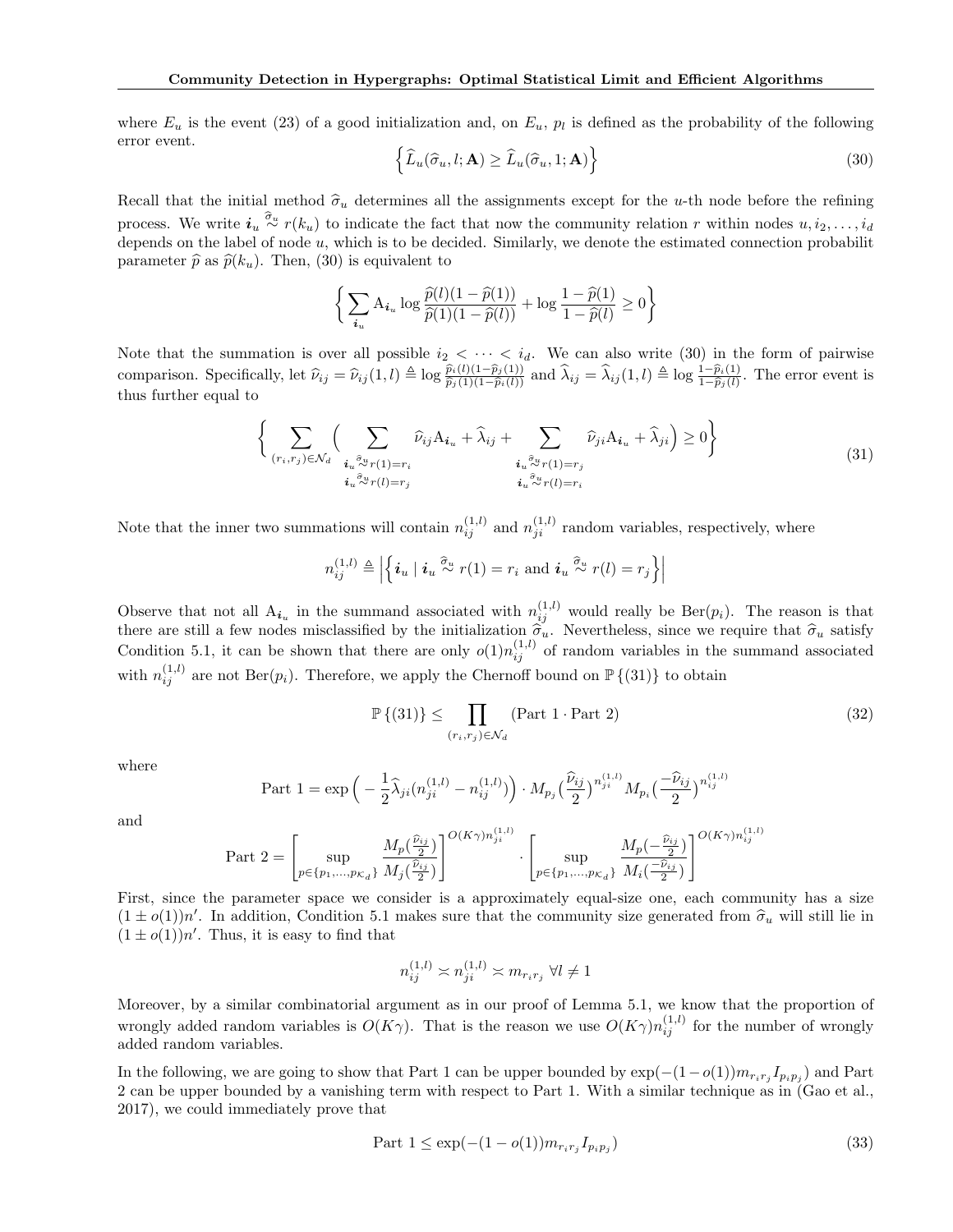For the second part, we have, for all  $i < j$ ,

$$
\left|e^{\frac{\hat{\nu}_{ij}}{2}}-1\right|\vee\left|e^{-\frac{\hat{\nu}_{ij}}{2}}-1\right|\leq C_{2}\frac{p_{i}-p_{j}}{p_{i}}
$$

for some constant  $C_2 > 0$ . Thus,

$$
\sup_{p \in \{p_1, \dots, p_{\kappa_d}\}} \frac{M_p(\frac{\hat{\nu}_{ij}}{2})}{M_j(\frac{\hat{\nu}_{ij}}{2})} = 1 + \sup_{p \in \{p_1, \dots, p_{\kappa_d}\}} \frac{(p - p_j)(e^{\frac{\hat{\nu}_{ij}}{2}} - 1)}{p_j e^{\frac{\hat{\nu}_{ij}}{2}} + 1 - p_j} \le 1 + O\left(\sup_{p \in \{p_1, \dots, p_{\kappa_d}\}} \frac{(p - p_j)(p_i - p_j)}{p_i}\right)
$$
  

$$
\le \exp\left(O\left(\sup_{p \in \{p_1, \dots, p_{\kappa_d}\}} \frac{(p - p_j)(p_i - p_j)}{p_i}\right)\right)
$$

The second term of Part 2 can be bounded similarly. Together, Part 2 is upper bounded by

<span id="page-9-0"></span>
$$
\exp\left(O(K\gamma)m_{r_ir_j}\sup_{p\in\{p_1,\ldots,p_{K_d}\}}\frac{(p-p_j)(p_i-p_j)}{p_i}\right)=\exp\left(o(1)m_{r_ir_j}\max_{(r_i,r_j)\in\mathcal{N}_d}I_{r_ir_j}\right) \tag{34}
$$

Note that this term will still be absorbed to the term corresponding to  $\max_{(r_i,r_j)\in\mathcal{N}_d} I_{r_i r_j}$  since  $K = O(1)$ . Combining [\(33\)](#page-8-2) and [\(34\)](#page-9-0) into [\(32\)](#page-8-3), we complete the proof.

### H Proof of Lemma [4.1](#page-3-2)

<span id="page-9-2"></span>In this section, we're going to proof Lemma [4.1.](#page-3-2) First we state the lemma we are going to use. **Lemma 8.1:** For independent Bernoulli random variables  $X_u \sim Ber(p_u)$  and  $p = \frac{1}{n} \sum_{u \in [n]} p_u$ , we have

$$
\mathbb{P}\left(\sum_{u\in[n]} (X_u - p_u) \ge t\right) \le \exp\left(t - (np + t)\log(1 + \frac{t}{np})\right), \forall t \ge 0
$$

This lemma is Corollary A.1.10 in (Alon and Spencer, 2004).

<span id="page-9-1"></span>**Lemma 8.2:** Consider the matrix  $A_H$  derived from the unnormalized graph Laplacian for a hypergraph. Suppose  $\max_{u\in[n]}\sum_{v\in[n]}(A_H)_{uv} \leq d$  and for any  $S,T\subset[n]$ , one of the following statements hold with some constant  $C > 0$ :

1. 
$$
\frac{e(S,T)}{|S||T|\frac{d}{n}} \leq C
$$
  
2. 
$$
e(S,T) \log(\frac{e(S,T)}{|S||T|\frac{d}{n}}) \leq C|T| \log \frac{n}{|T|}
$$

where  $e(S,T) = \sum_{u \in S} \sum_{v \in T} (A_H)_{uv}$ . Then,  $\sum_{(u,v) \in U} x_u(A_H)_{uv} y_v \leq C' \sqrt{\tilde{d}}$  uniformly over all unit vectors  $x, y$ , where  $U = \{(u, v) \mid |x_u y_v| \geq$  $\frac{\sqrt{\tilde{d}}}{n}$  $\}$  and  $C' > 0$  is some constant.

Note that this is the direct result to the lemma 21 in (Chin et al., 2015).

<span id="page-9-3"></span>**Lemma 8.3:** For any  $\tau > C$   $(n^{d-1}p_1 + 1)$  with some sufficiently large  $C > 0$ , we have

$$
\left|\{u \in [n] \mid d_u \ge \tau\}\right| \le \frac{n}{\tau}
$$

with probability at least  $1 - \exp(-C'n)$  for some constant  $C' > 0$ .

*Proof.* Note that in this lemma, the edges  $e(S)$  and  $e(S, S^c)$  are counting the real hyperedges in **A**. This is different with the definition in Lemma [8.2.](#page-9-1)

Let us consider a subset of nodes  $S \subset [n]$  which contains all nodes with degree at least  $\tau$  and  $|S| = l$  for some  $l \in [n]$ . By the requirement on S, we have either  $e(S) \geq C_1 l \tau$  or  $e(S, S^c) \geq C_1 l \tau$  for some constant  $C_1$ . We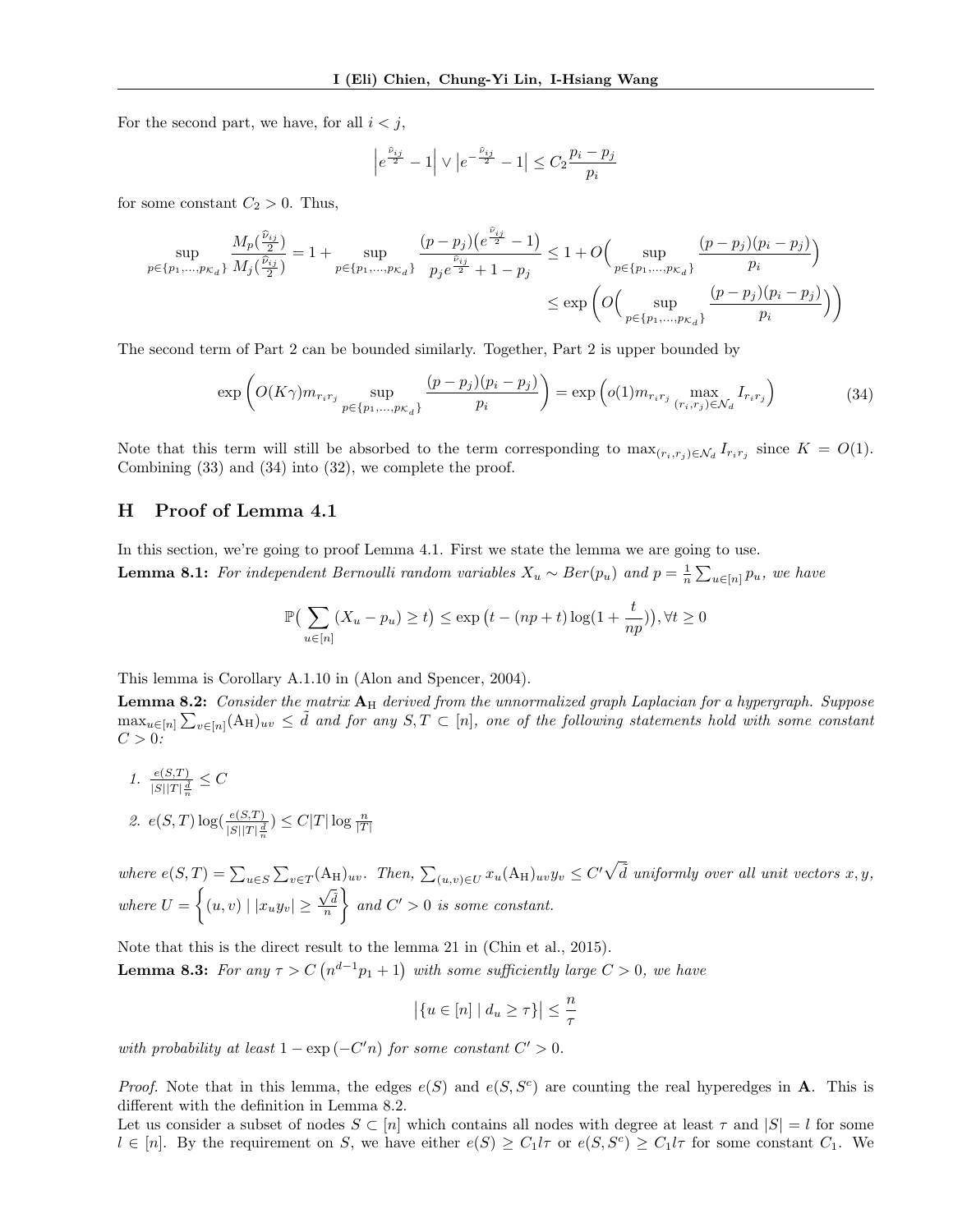want to show that both  $\mathbb{P}\{e(S) \geq C_1 l \tau\}$  and  $\mathbb{P}\{e(S, S^c) \geq C_1 l \tau\}$  are small. First, observe that  $e(S)$  consists of  $\binom{l}{d}$  Bernoulli random variables and  $e(S, S^c)$  consists of  $\sum_{s=1}^{d-1} \binom{n-l}{s} \binom{l}{d-s}$  Bernoulli random variables. Thus,  $\mathbb{E}e(S) \leq C_2 l^d p_1$  and  $\mathbb{E}e(S, S^c) \leq C_2 n^{d-1} l p_1$  for some constant  $C_2$ . Then, when  $\tau > C(n^{d-1}p_1 + 1)$  for some sufficiently large  $C > 0$ , we have

$$
\mathbb{P}\left\{e(S) \ge C_1 l\tau\right\} = \mathbb{P}\left\{e(S) - \mathbb{E}e(S) \ge C_1 l\tau - \mathbb{E}e(S)\right\}
$$
  
\n
$$
\le \exp\left(C_1 l\tau - \mathbb{E}e(S) - C_1 l\tau \log\left(\frac{C_1 l\tau}{\mathbb{E}e(S)}\right)\right)
$$
 by Lemma 8.1  
\n
$$
\le \exp\left(C_1 l\tau - C_1 l\tau \log\left(\frac{C_1 \tau}{C_2 n^{d-1} p_1}\right)\right)
$$
 by Lemma 8.1  
\n
$$
\le \exp\left(C_1 l\tau - C_1 l\tau \log(C_3)\right)
$$
 where  $C_3 = \frac{C_1 C}{C_2}$   
\n
$$
\le \exp\left(-C_4 l\tau\right)
$$
 for some  $C_4 > 0$ 

where the last inequality holds since  $C_3$  is sufficiently large. Similarly, the same bound applies for

$$
\mathbb{P}\left\{e(S, S^c) \ge C_1 l \tau\right\}
$$

Thus, we have, by Union Bound

$$
\mathbb{P}\left\{|\{u \in [n] \mid d_u \geq \tau\}| > \xi n\right\} \leq \sum_{l > \xi n} 2\exp\left(l\log\left(\frac{en}{l}\right)\right) \cdot \exp\left(-C_4 l\tau\right) \leq \exp(-C_5 n)
$$

where we choose  $\xi = \frac{1}{\tau}$ . We are done.

<span id="page-10-0"></span>**Lemma 8.4:** Given  $\tau > 0$ , define the subset  $J = \{u \in [n] | d_u \leq \tau\}$ . Then for any  $C' > 0$ , there is some constant  $C > 0$  such that

$$
\| (A_H)_{JJ} - P_H)_{JJ} \|_{op} \le C \left( \sqrt{n^{d-1} p_1} + \sqrt{\tau} + \frac{n^{d-1} p_1}{\sqrt{n^{d-1} p_1} + \sqrt{\tau}} \right)
$$

with probability at least  $1 - n^{-C'}$ 

Proof. By definition,

$$
||(A_H)_{JJ} - (P_H)_{JJ}||_{op} = \sup_{x,y \in S^{n-1}} \sum_{(u,v) \in J \times J} x_u ((A_H)_{uv} - (P_H)_{uv}) y_v
$$

where x, y are some unit vectors lying on the unit sphere  $S^{n-1}$  in  $\mathbb{R}^{n-1}$ . Define the following two sets

$$
L = \left\{ (u, v) : |x_u y_v| \le \left( \sqrt{\tau} + \sqrt{n^{d-1} p_1} \right) / n \right\}
$$
  

$$
U = \left\{ (u, v) : |x_u y_v| \ge \left( \sqrt{\tau} + \sqrt{n^{d-1} p_1} \right) / n \right\}
$$

Then we have

$$
||(A_H)_{JJ} - (P_H)_{JJ}||_{op} \le \sup_{x,y \in S^{n-1}} \sum_{(u,v) \in L \cap J \times J} x_u ((A_H)_{uv} - (P_H)_{uv}) y_v
$$
  
+ 
$$
\sup_{x,y \in S^{n-1}} \sum_{(u,v) \in U \cap J \times J} x_u ((A_H)_{uv} - (P_H)_{uv}) y_v
$$

We will upper-bound these two parts separately. First we will bound the light pairs  $\{(u, v) \in L\}$ . A discretization argument in (Chin et al., 2015) implies that

$$
\sup_{x,y \in S^{n-1}} \sum_{(u,v) \in L \cap J \times J} x_u((A_H)_{uv} - (P_H)_{uv}) y_v
$$
  

$$
\lesssim \max_{x,y \in \mathcal{N}} \max_{S \subset [n]} \sum_{(u,v) \in L \cap J \times J} x_u((A_H)_{uv} - \mathbb{E}(A_H)_{uv}) y_v
$$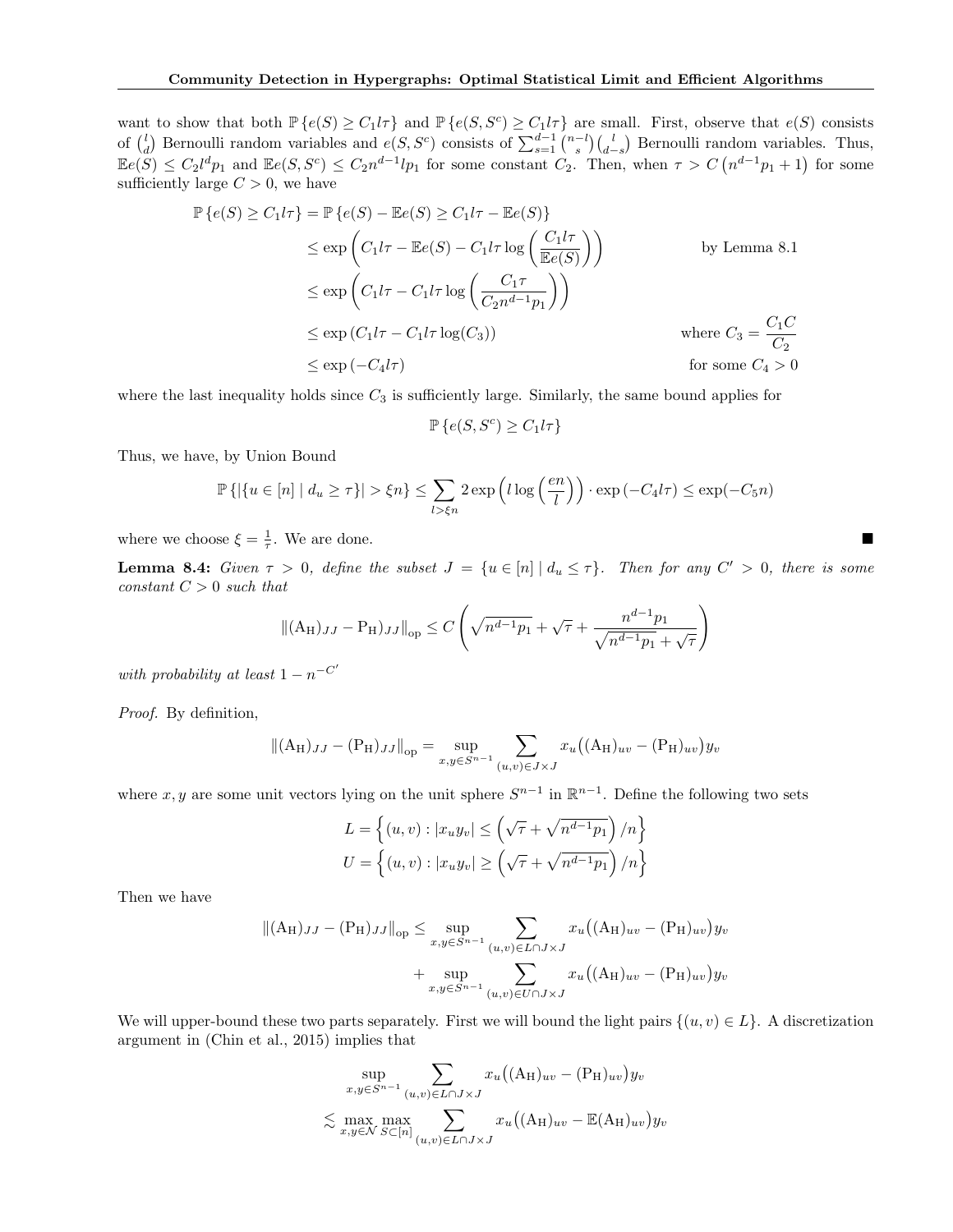where  $\mathcal{N} \subset S^{n-1}$  and  $|\mathcal{N}| \leq 5^n$ . Let  $r_{uv} = x_u y_v \mathbb{1} \left\{ |x_u y_v| \leq \sqrt{\tilde{d}}/n \right\}$  and  $\sqrt{\tilde{d}} = \sqrt{\tau} + \sqrt{n^{d-1} p_1}$ . Then we have  $\mathbb{P}\Biggl\{\Biggl\vert$  $\sum$  $u$  $\lt v$  $r_{uv}((A_H)_{uv} - \mathbb{E}(A_H)_{uv})$  $\begin{array}{c} \hline \rule{0pt}{2.2ex} \\ \rule{0pt}{2.2ex} \end{array}$  $\geq C\sqrt{\tilde{d}}\bigg\}$  $=$   $\mathbb{P}$  $\left\{\left\|\right. \right.$  $\sum$  $u$  $\lt v$  $\sum$  $\mathbf{i}_3^d \in [n]^{d-2}$  $r_{uv} (\mathbf{A}_{u,v,\mathbf{i}_3^d} - \mathbb{E} \mathbf{A}_{u,v,\mathbf{i}_3^d})$  $\begin{array}{c} \hline \end{array}$  $\geq C\sqrt{\tilde{d}}\bigg\}$ by definition  $=$   $\mathbb{P}$  $\left\{ \left\vert \rule{0cm}{1.15cm}\right. \right.$  $\sum$  $u$  $\lt v$  $\sum$  $i_3<...$  $r_{uv} (\mathbf{A}_{u,v,\mathbf{i}_3^d} - \mathbb{E} \mathbf{A}_{u,v,\mathbf{i}_3^d})$   $\geq C_1\sqrt{\tilde{d}}\bigg\}$ where  $C_1 = C \times (d-2)!$  $=$   $\mathbb{P}$  $\left\{ \left\vert \rule{0cm}{1.15cm}\right. \right.$  $\sum$  $i_1$ <...< $i_d$  $(\sum)$  $1 \leq a < b \leq d$  $r_{i_a i_b}$  )  $(A_{\mathbf{i}_1^d} - \mathbb{E} A_{\mathbf{i}_1^d})$  $\begin{array}{c} \begin{array}{c} \begin{array}{c} \begin{array}{c} \end{array}\\ \end{array} \end{array} \end{array}$  $\geq C_1\sqrt{\tilde{d}}\bigg\}$ Simple rearrangement according to independent terms ≤ X  $1 \leq a < b \leq d$  $\mathbb{P}\Biggl\{\Biggl\vert$  $\sum$  $i_1$  < ... <  $i_d$  $(r_{i_a i_b})\left(\mathbf{A_{i^d_1}}-\mathbb{E}\mathbf{A_{i^d_1}}\right)$  $\begin{array}{c} \hline \end{array}$  $\geq C_2\sqrt{\tilde{d}}\bigg\}$ (a) Union bound,  $C_2 = C_1 / \binom{d}{2}$ 2  $\setminus$  $\leq 2$  $1 \leq a < b \leq d$  $\exp(-\frac{1/2C_2^2\tilde{d}}{a})$  $p_1 \sum_{i_1 < ... < i_d} r_{i_a i_b}^2 + \frac{2}{3}$  $\frac{\sqrt{\tilde{d}}}{n}C_2\sqrt{\tilde{d}}$  $\mathcal{L}$ Bernstein's inequality  $\leq 2\binom{d}{2}$ 2  $\log\left(-\frac{1/2C_2^2\tilde{d}}{\tilde{d}}\right)$  $2p_1n^{d-2} + \frac{2}{3}$  $\frac{\sqrt{\tilde{d}}}{n}C_2\sqrt{\tilde{d}}$  $\big)$ (b)  $\leq 2\binom{d}{2}$ 2  $\exp\big(-n\frac{C_2^2}{4+\frac{4C_2}{3}}\big)$ 3 Since  $\tilde{d} > p_1 n^{d-1}$ 

The inequality (b) holds since  $\sum_{i_a \leq i_b} r_{i_a i_b}^2 \leq 2 \sum_{1 \leq i_a \leq i_b \leq n} x_{i_a}^2 y_{i_b}^2 \leq 2n^{d-2}$  (recall that  $x, y$  are all unit vectors). Then, we apply the Union Bound over the space  $\bar{N}$  and the other half of the Laplacian matrix  $A_H$ , we have

$$
\max_{x,y \in \mathcal{N}} \max_{S \subset [n]} \sum_{(u,v) \in L \cap J \times J} x_u \big( (\mathbf{A}_{\mathbf{H}})_{uv} - \mathbb{E}(\mathbf{A}_{\mathbf{H}})_{uv} \big) y_v \le C \left( \sqrt{\tau} + \sqrt{n^{d-1} p_1} \right)
$$

with probability at least  $1 - \exp(-C'n)$ . Thus we complete the bound for light pairs. Here we want to highlight that the the above argument are all similar to (Chin et al., 2015), except the key step  $(a)$ . Step  $(a)$  allows us to have a similar result under the d-hSBM setting.

Next we show how to bound the heavy pairs  $\{(u, v) \in U\}$ . Same as (Gao et al., 2017), we bound

<span id="page-11-0"></span>
$$
\sup_{x,y \in S^{n-1}} \sum_{(u,v) \in U \cap J \times J} x_u(A_H)_{uv} y_v \tag{35}
$$

and

$$
\sup_{x,y \in S^{n-1}} \sum_{(u,v) \in U \cap J \times J} x_u(\mathbf{P}_{\mathbf{H}})_{uv} y_v
$$

separately. By the definition of  $U$ , we have

$$
\sup_{x,y \in S^{n-1}} \sum_{(u,v) \in U \cap J \times J} x_u(P_H)_{uv} y_v \le \sup_{x,y \in S^{n-1}} \sum_{(u,v) \in U \cap J \times J} \frac{x_u^2 y_v^2}{|x_u y_v|} (P_H)_{uv} \le \frac{n^{d-1} p_1}{\sqrt{n^{d-1} p_1} + \sqrt{\tau}}
$$

The last equation hold since  $(P_H)_{max} \leq n^{d-2}p_1$ . Then, we bound [\(35\)](#page-11-0). Note that by the definition of the set J, the degree of the sub-graph  $(A_H)_{JJ}$  is bounded above by  $\tau$ . We need to prove that the condition (the *discrepancy* property) of Lemma [8.2](#page-9-1) is satisfied with  $\tilde{d} = \tau + n^{d-1}p_1$  with probability at least  $1 - n^{-C'}$ . The proof mainly follows the arguments in (Lei and Rinaldo, 2015) and apply the Union Bound to make sure the independence (like what we have done in  $(a)$  above). We have

$$
\sup_{x,y \in S^{n-1}} \sum_{(u,v) \in U \cap J \times J} x_u(A_H)_{uv} y_v \le C \left( \sqrt{\tau} + \sqrt{n^{d-1} p_1} \right)
$$

with probability at least  $1 - n^{-C'}$ . Together with all the results above, we are done.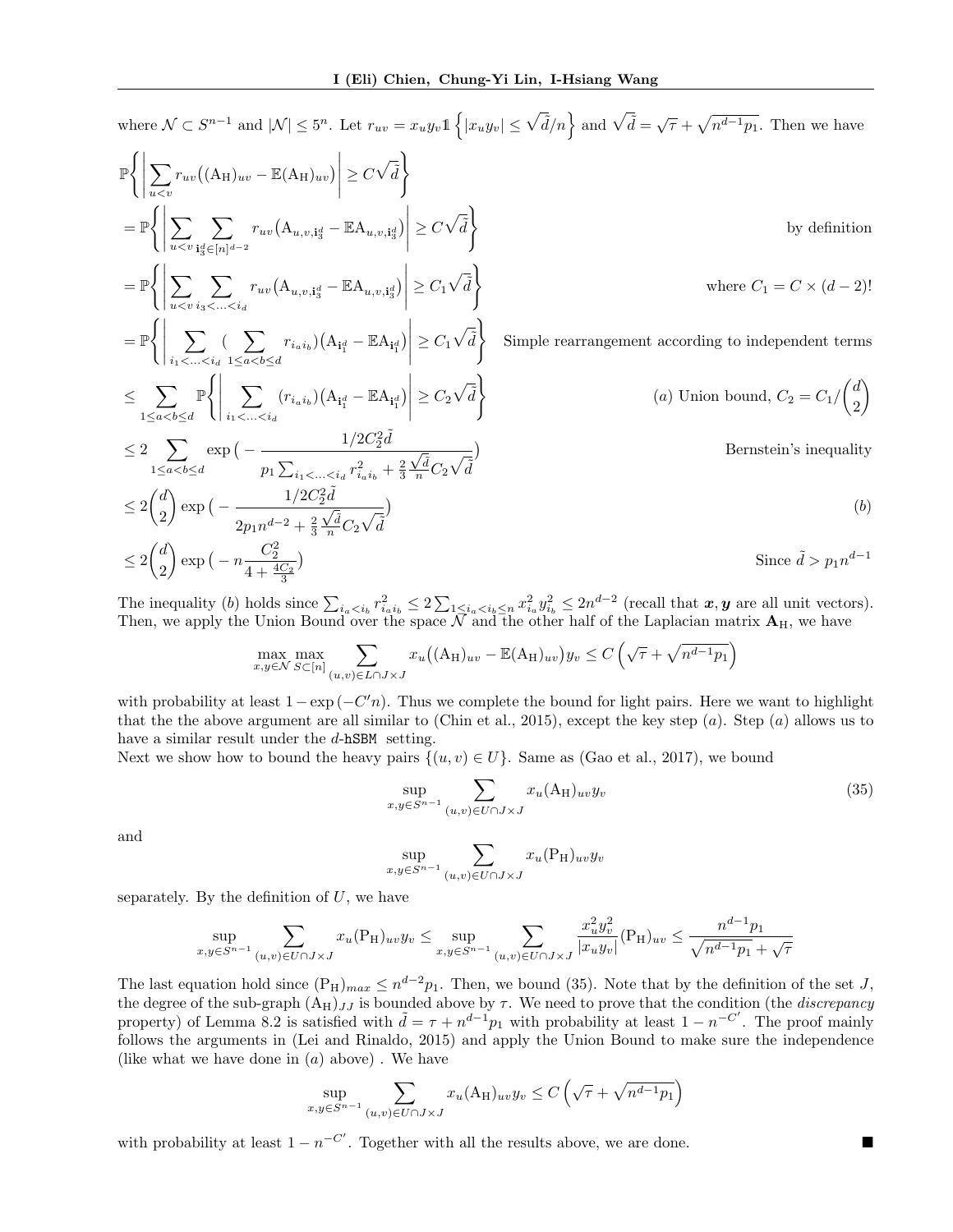Now we are going to prove Lemma [4.1.](#page-3-2)

Proof. By triangle inequality,

$$
\left\|{\sf T}_{\tau}({\rm A}_{\rm H})-{\rm P}_{\rm H}\right\|_{\rm op}\leq\left\|{\sf T}_{\tau}({\rm A}_{\rm H})-{\sf T}_{\tau}({\rm P}_{\rm H})\right\|_{\rm op}+\left\|{\sf T}_{\tau}({\rm P}_{\rm H})-{\rm P}_{\rm H}\right\|_{\rm op}
$$

Then we have  $\left\|T_\tau (A_H) - T_\tau (P_H)\right\|_{op} = \left\|(A_H)_{JJ} - (P_H)_{JJ}\right\|_{op}$ , which is bounded by Lemma [8.4.](#page-10-0) By Lemma [8.3,](#page-9-3) we have  $|J^c| \leq \frac{n}{\tau}$  with probability at least  $1 - \exp(-C'n)$ . This implies

$$
\left\|\mathsf{T}_{\tau}(P_H) - P_H\right\|_{\mathrm{op}} \leq \left\|\mathsf{T}_{\tau}(P_H) - P_H\right\|_{\mathrm{F}} \leq \sqrt{2n \left|\mathsf{J}^c\right|\left(p_H\right)^2_{\mathrm{max}}} \leq \frac{\sqrt{2}n(p_H)_{\mathrm{max}}}{\sqrt{\tau}} \leq \frac{\sqrt{2}n^{d-1}p_1}{\sqrt{\tau}}
$$

Taking  $\tau \in [C_1(1 + n^{d-1}p_1), C_2(1 + n^{d-1}p_1)].$  Proof completed.

#### I Proof of Lemma [2.2](#page-1-0)

First recall that

$$
\mathrm{R}_{\sigma \sim \mathrm{Unif}}(\widehat{\sigma}(1)) = \frac{1}{|\Theta_d^L|} \sum_{\sigma \in \Theta_d^L} \mathbb{E}_{\sigma} \ell(\sigma(1), \widehat{\sigma}(1))
$$

In order to connect  $R_{\sigma \sim Unif}(\hat{\sigma}(1))$  with the risk function of a hypothesis testing problem, we shall find an equivalent form of  $\mathbb{E}_{\sigma} \ell(\sigma(1), \hat{\sigma}(1))$ . The idea is to find another assignment  $\sigma'$  such that  $d(\sigma, \sigma') = d_H(\sigma(1), \sigma'(1)) = 1$ .  $σ'$  is the most indistinguishable opponent against  $σ$  in the sense that their assignments differ by only one node. Specifically, for each  $\sigma_0 \in \Theta_d^L$ , we construct a new assignment  $\sigma[\sigma_0]$  based on  $\sigma_0$ :

$$
\sigma[\sigma_0](1) = \underset{2 \leq i \leq n}{\arg \min} \{ n_{\sigma_0(i)} = n' \}
$$

and  $\sigma[\sigma_0](i) = \sigma_0(i)$  for  $2 \le i \le n$ . Note that  $\{i \mid n_{\sigma_0(i)} = n'\} \neq \emptyset \,\forall \sigma_0 \in \Theta_d^L$  and  $\sigma[\sigma_0] \in \Theta_d^L$ . In addition, for any  $\sigma_1, \sigma_2 \in \Theta_d^L$ , we can see that  $\sigma_1 \neq \sigma_2$  if and only if  $\sigma[\sigma_1] \neq \sigma[\sigma_2]$ . Therefore,  $\{\sigma_0 \mid \sigma_0 \in \Theta_d^L\} = \{\sigma_0 \mid \sigma_0 \in \Theta_d^L\}$ and thus

$$
R_{\sigma \sim \text{Unif}}(\hat{\sigma}(1)) = \frac{1}{|\Theta_d^L|} \sum_{\sigma_0 \in \Theta_d^L} \mathbb{E}_{\sigma_0} \ell(\sigma_0(1), \hat{\sigma}(1))
$$
  
= 
$$
\frac{1}{|\Theta_d^L|} \sum_{\sigma_0 \in \Theta_d^L} \frac{1}{2} (\mathbb{E}_{\sigma_0} \ell(\sigma_0(1), \hat{\sigma}(1)) + \mathbb{E}_{\sigma[\sigma_0]} \ell(\sigma[\sigma_0](1), \hat{\sigma}(1)))
$$

In the testing problem, we can use the optimal Bayes risk as a lower bound. Let  $\hat{\sigma}_{\text{Bayes}}$  be an assignment that achieves the minimum Bayes risk  $\inf_{\hat{\sigma}} \frac{1}{2} (\mathbb{E}_{\sigma_0} \ell(\sigma_0(1), \hat{\sigma}(1)) + \mathbb{E}_{\sigma[\sigma_0]} \ell(\sigma[\sigma_0](1), \hat{\sigma}(1))).$  Notice that  $\hat{\sigma}_{\text{Bayes}}(1)$ is a Bayes estimator concerning the 0-1 loss, indicating that  $\hat{\sigma}_{\text{Bayes}}(1)$  must to be the mode of the posterior distribution. Roughly speaking, the team who has a larger value of sum of the supporting random variables wins the test.

Grouping terms together according to each community relation, the log-likelihood function under the true community assignment  $\sigma_0$  given an observation **A** becomes

$$
L(\sigma_0; \mathbf{A}) = \log \mathbb{P}\{\mathbf{A} \mid \sigma_0\} = \sum_{\mathbf{l} = (1, l_2, \dots, l_d)} \sum_{i=1}^{\mathcal{K}_d} A_{\mathbf{l}} \mathbb{1} \left\{ \mathbf{l} \stackrel{\sigma_0}{\sim} r_i \right\} \left( \log \frac{p_i}{\bar{p_i}} + \log \bar{p_i} \right)
$$

Similarly, we can obtain the expression  $L(\sigma[\sigma_0]; \mathbf{A})$  when the underlying community assignment changes to  $\sigma[\sigma_0]$ . Hence, the probability of error is

<span id="page-12-0"></span>
$$
\mathbb{E}_{\sigma_0} \ell(\sigma_0(1), \widehat{\sigma}_{\text{Bayes}}(1)) = \mathbb{P}_{\sigma_0} \{ L(\sigma[\sigma_0]; \mathbf{A}) \ge L(\sigma_0; \mathbf{A}) \}
$$
\n
$$
= \mathbb{P} \left\{ \sum_{i < j: (r_i, r_j) \in \mathcal{N}_d} \sum_{u=1}^{m_{r_i r_j}} \left( X_u^{(r_j)} - X_u^{(r_i)} \right) \ge 0 \right\} \tag{36}
$$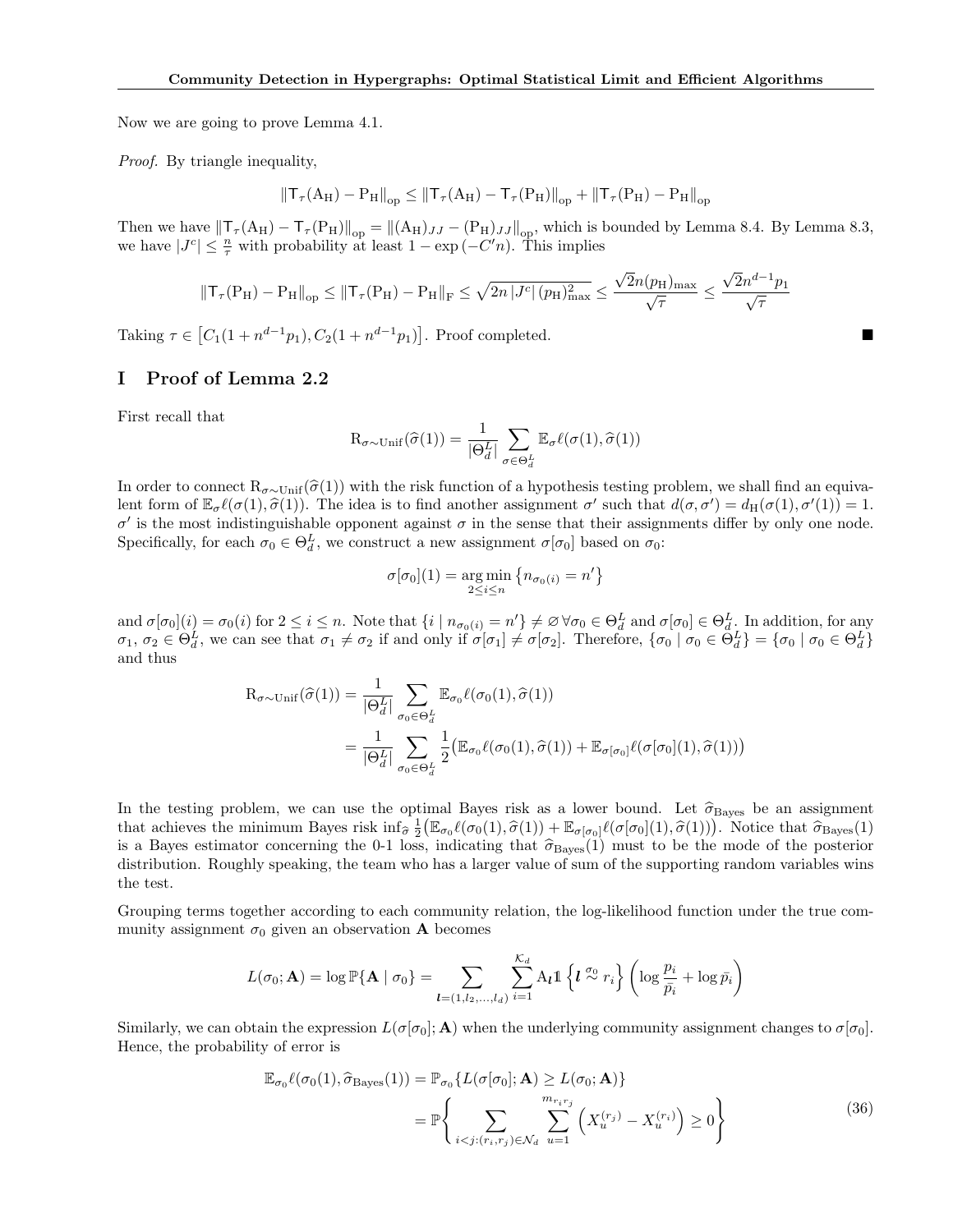where where  $f(s) \triangleq \frac{s}{1-s}$  for  $C_{xy} \triangleq \log \frac{f(x)}{f(y)}$ , and for each  $(r_i, r_j)$  pair in  $\mathcal{N}_d$ ,  $X_u^{(r_j)} \stackrel{\text{i.i.d.}}{\sim} \text{Ber}(p_j)$ ,  $X_u^{(r_i)} \stackrel{\text{i.i.d.}}{\sim}$  $\text{Ber}(p_i) \ \forall u = 1, \ldots, m_{r_i r_j}$  are all mutually indepedent random variables. Note that when summing over all possible l's in the log-likelihood function, the indices can be partitioned into two kinds of set: one whose label changes from  $r_i$  to  $r_j$  for some  $(r_i, r_j) \in \mathcal{N}_d$  when there is exactly one node disagreement and one whose label does not change whether the community assignment is  $\sigma_0$  or  $\sigma[\sigma_0]$ . Specifically,

$$
\{\boldsymbol{l}=(1,l_2,\ldots,l_d)\}=J\cup J^c
$$

where

$$
J = \bigcup_{i < j: (r_i, r_j) \in \mathcal{N}_d} \left\{ l \stackrel{\sigma_0}{\sim} r_i, l \stackrel{\sigma[\sigma_0]}{\sim} r_j \right\} \quad \text{and} \quad J^c = \bigcup_{i=1}^{\mathcal{K}_d} \left\{ l \stackrel{\sigma_0}{\sim} r_i, l \stackrel{\sigma[\sigma_0]}{\sim} r_i \right\}
$$

The former contributes to the difference between two Bernoulli random variables with cardinality  $m_{r_i r_j}$ , while the latter is invariant to the hypothesis testing problem and its likelihood remains the same at both sides of the first inequality in [\(36\)](#page-12-0). Note also that we rearrange terms on the specific side of the inequality to make  $C_{r_i r_j} \geq 0 \ \forall (r_i, r_j) \in \mathcal{N}_d$  due to the non-decreasing property of the probability parameters  $p_i$ 's.

By symmetry, the situation is exactly the same for  $\mathbb{E}_{\sigma[\sigma_0]}\ell(\sigma[\sigma_0](1), \hat{\sigma}_{\text{Bayes}}(1))$ . Finally, since [\(36\)](#page-12-0) holds for all  $\sigma_0 \in \Theta_d^L$  and  $\inf(\cdot)$  is a concave function, we have

$$
R_{\sigma \sim \text{Unif}}(\hat{\sigma}(1)) \geq \inf_{\hat{\sigma}} R_{\sigma \sim \text{Unif}}(\hat{\sigma}(1))
$$
\n
$$
= \inf_{\hat{\sigma}} \frac{1}{|\Theta_d^L|} \sum_{\sigma_0 \in \Theta_d^L} \frac{1}{2} (\mathbb{E}_{\sigma_0} \ell(\sigma_0(1), \hat{\sigma}(1)) + \mathbb{E}_{\sigma[\sigma_0]} \ell(\sigma[\sigma_0](1), \hat{\sigma}(1)))
$$
\n
$$
\geq \frac{1}{|\Theta_d^L|} \sum_{\sigma_0 \in \Theta_d^L} \inf_{\hat{\sigma}} \frac{1}{2} (\mathbb{E}_{\sigma_0} \ell(\sigma_0(1), \hat{\sigma}(1)) + \mathbb{E}_{\sigma[\sigma_0]} \ell(\sigma[\sigma_0](1), \hat{\sigma}(1)))
$$
\n
$$
= \frac{1}{|\Theta_d^L|} \sum_{\sigma_0 \in \Theta_d^L} \mathbb{P} \left\{ \sum_{i < j: (r_i, r_j) \in \mathcal{N}_d} \sum_{u=1}^{m_{r_i r_j}} \left( X_u^{(r_j)} - X_u^{(r_i)} \right) \geq 0 \right\}
$$
\n
$$
= \mathbb{P} \left\{ \sum_{i < j: (r_i, r_j) \in \mathcal{N}_d} \sum_{u=1}^{m_{r_i r_j}} \left( X_u^{(r_j)} - X_u^{(r_i)} \right) \geq 0 \right\}
$$

#### J Proof of Lemma [2.3](#page-1-1)

We can break the L.H.S. of [\(9\)](#page-1-2) dirctly into

$$
\mathbb{P}\Bigg\{\sum_{i < j: (r_i, r_j) \in \mathcal{N}_d} \sum_{u=1}^{m_{r_i r_j}} \left(X_u^{(r_j)} - X_u^{(r_i)}\right) \ge 0\Bigg\} \ge \prod_{i < j: (r_i, r_j) \in \mathcal{N}_d} \mathbb{P}\Bigg\{\sum_{u=1}^{m_{r_i r_j}} \left(X_u^{(r_j)} - X_u^{(r_i)}\right) \ge 0\Bigg\}
$$

Note that there are only finitely many terms involving in the product since we assume the order d is constant and so does the total number of community relations  $\kappa_d = |\mathcal{K}_d|$  in d-hSBM. Though naïve, we could still arrive at the same order as the minimax rate. By symmetry, it suffices to focus on the first term in the above equation.

$$
\mathbb{P}\Bigg\{\sum_{u=1}^{m_{r_1r_2}} C_{r_1r_2} \left(X_u^{(r_2)} - X_u^{(r_1)}\right) \ge 0\Bigg\}
$$

Here, we utilize a result from large deviation.

Conseder i.i.d. random variables  $\{X_i\}_{i=1}^n$  where each  $X_i \sim X$ . We assume X is nondegenerate and that

<span id="page-13-0"></span>
$$
\mathbb{E}X^2 e^{\lambda X} < \infty \tag{37}
$$

for some  $\lambda > 0$ . The former condition ensures, for  $0 < u \leq \lambda$ , the existence of the functions  $m(u) \triangleq (\log L_X(u))'$ ,  $\sigma^2(u) \triangleq m'(u)$  and  $Q(u) \triangleq um(u) - \log L_X(u)$  where  $L_X(u) \triangleq \mathbb{E}e^{uX}$  is the Moment Generating Function (MGF) of the random variable  $X$ . Recall some known results:

$$
\lim_{u \downarrow 0} m(u) = m(0) = \mathbb{E} X < \infty
$$